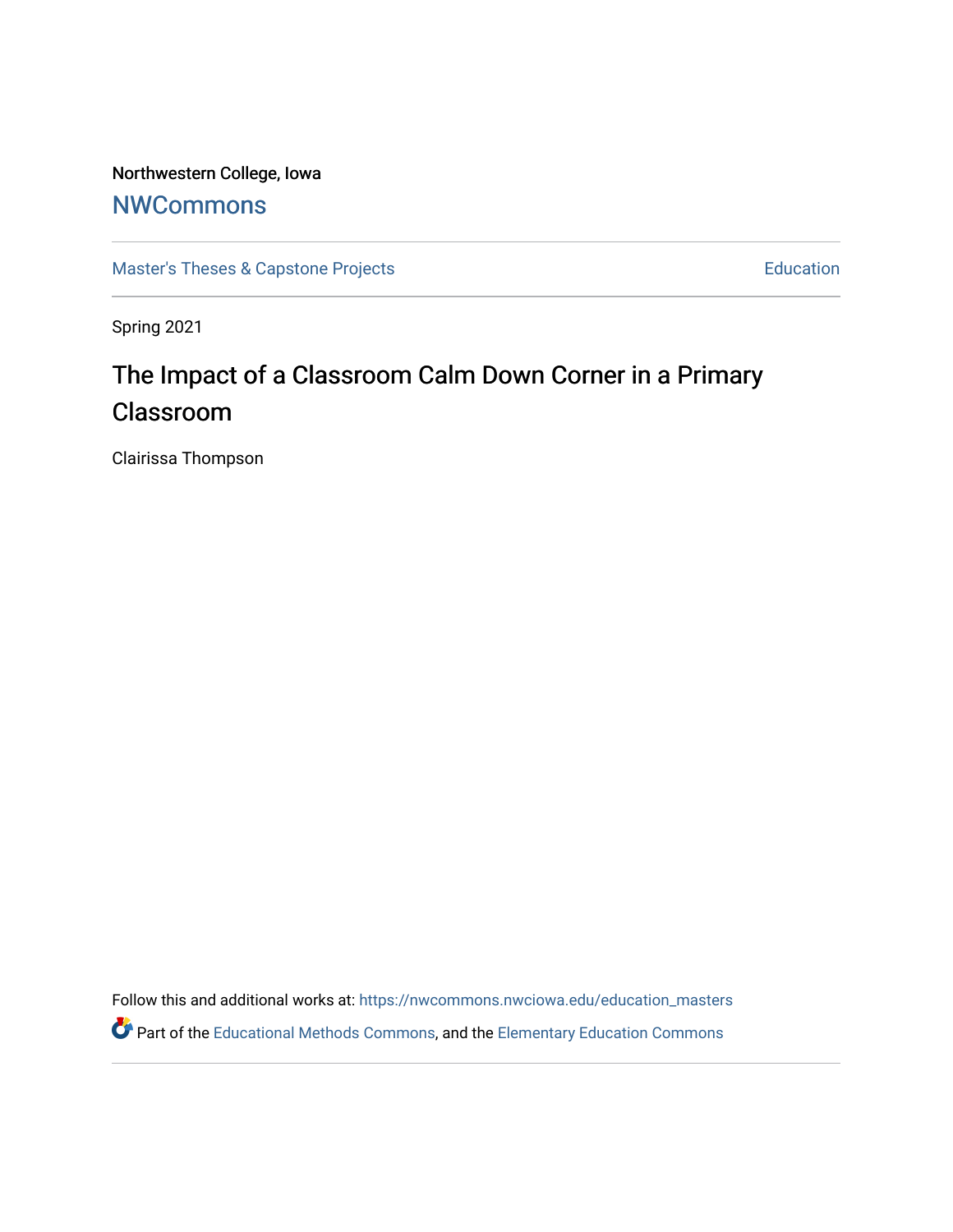The Impact of a Classroom Calm Down Corner in a Primary Classroom

Clairissa Thompson

Northwestern College

An Action Research Project Presented in Partial Fulfillment of the Requirements For the Degree of Master of Education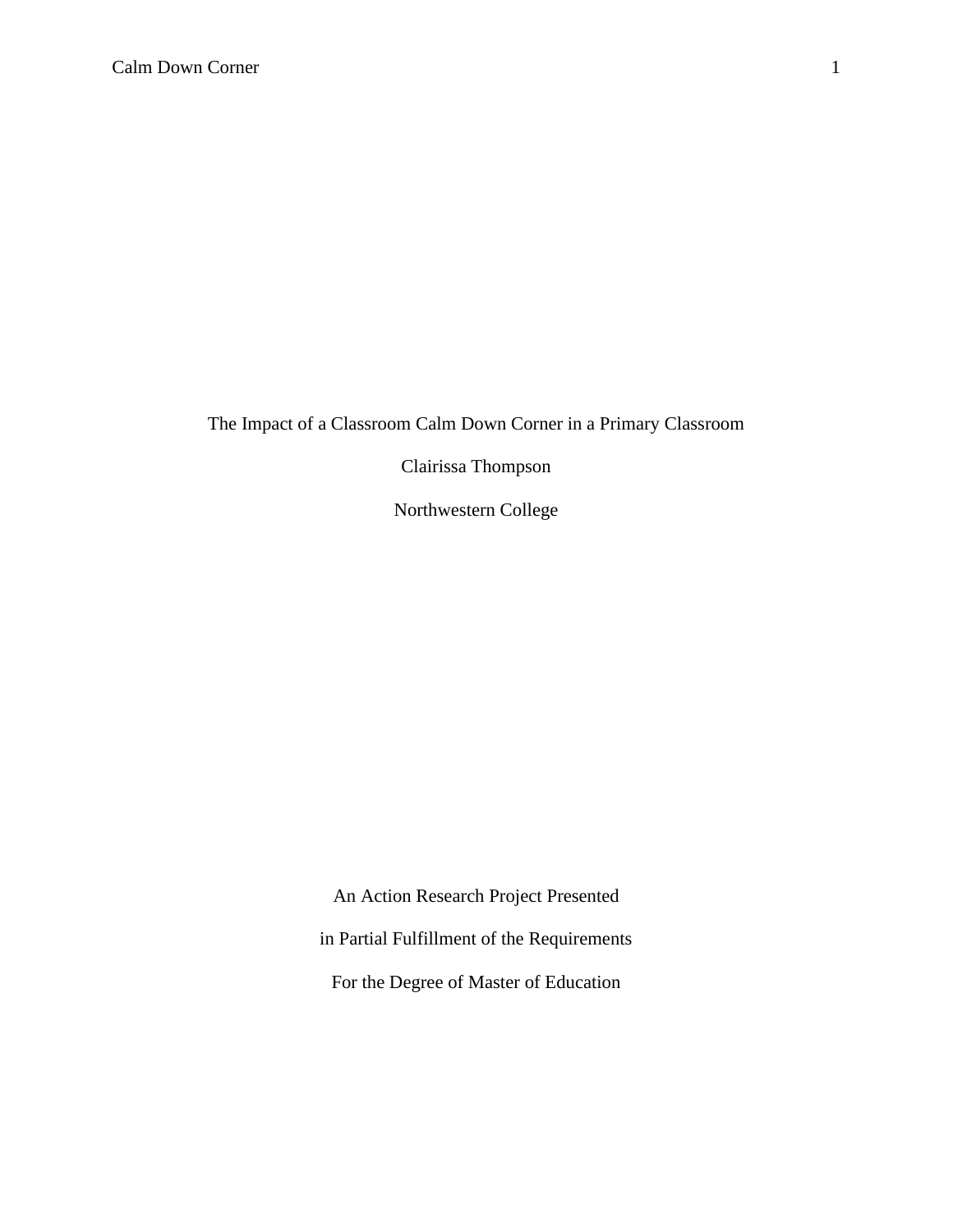# Table of Contents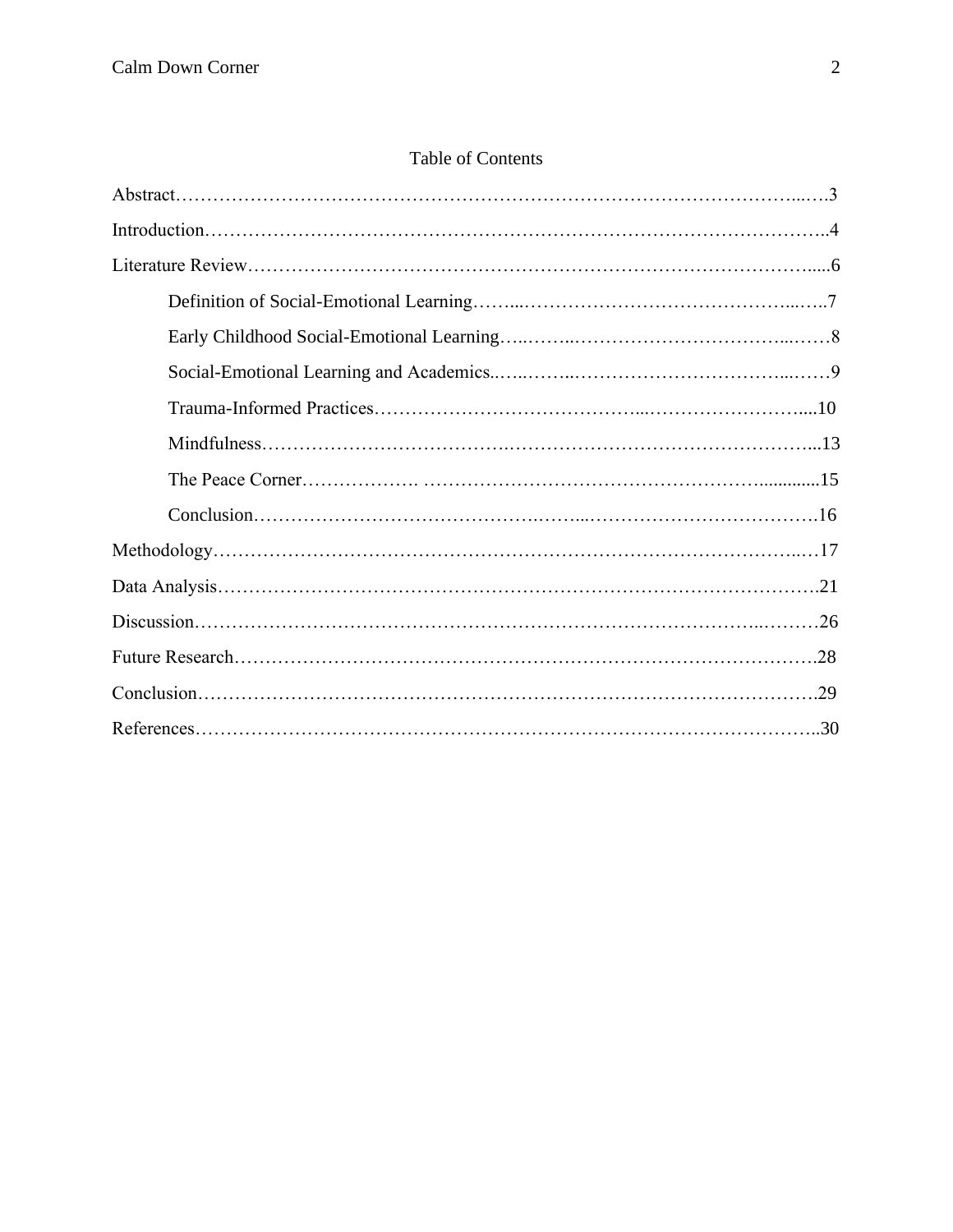#### Abstract

Teachers use social-emotional learning (SEL) practices to help teach students strategies to self-regulate inside the classroom. The practice of mindfulness is an SEL strategy that can be implemented through the use of a classroom calm-down corner to help classroom behaviors. This action research studied the impact of a calm down corner in the primary classroom. Participants included the researcher's class of 23 second-grade students. Students participated in daily mini-lessons for strategies to use in the calm down corner. Data was collected on student behavior and usage of the calm down corner through observations. Negative student behaviors decreased as a result of the implementation of the classroom calm down corner.

*Keywords: Social-Emotional Learning, Calm-Down Corner, Trauma, Mindfulness, behavior*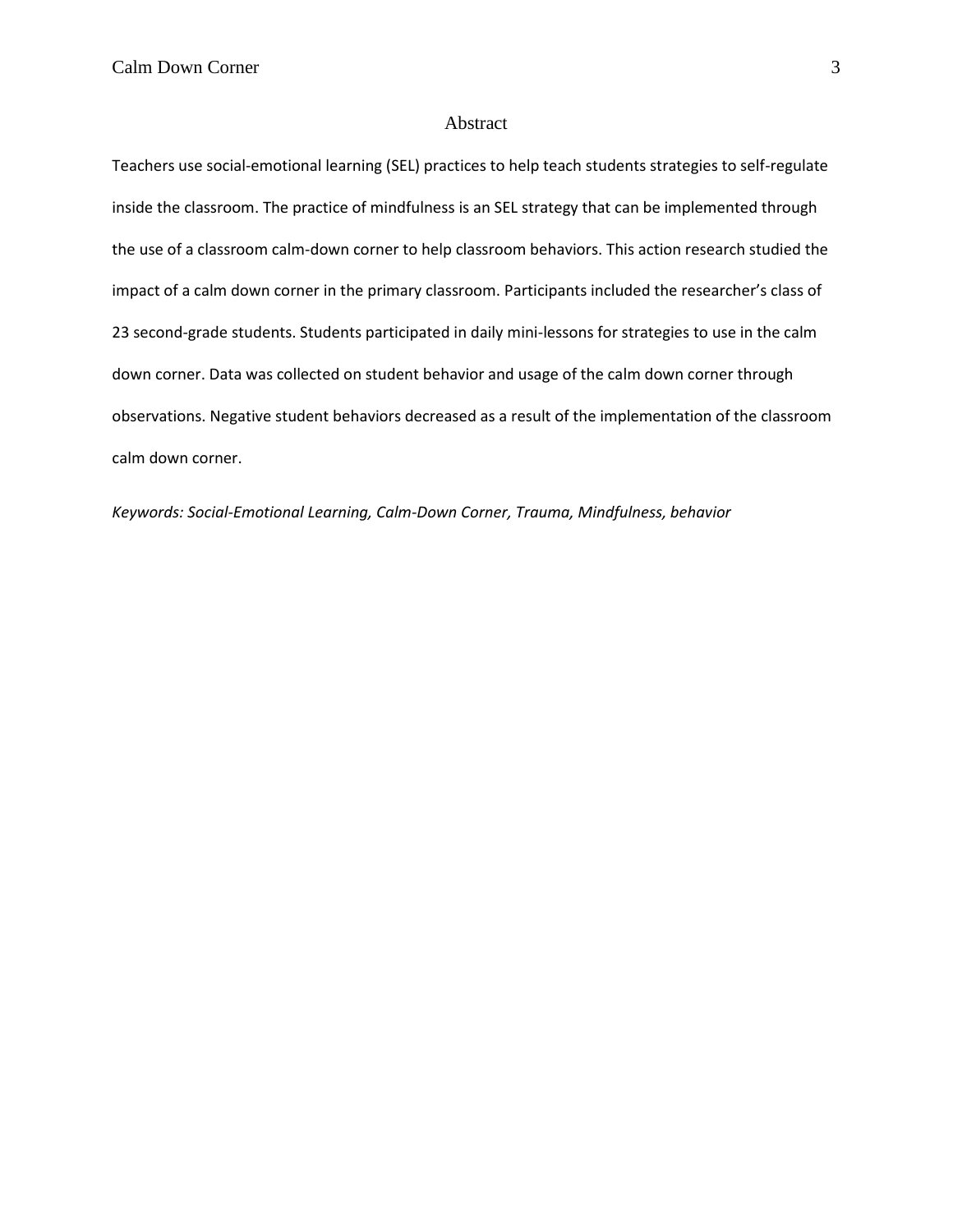Calm Down Corner 4

#### **The Impact of a Classroom Calm Down Corner**

Many students enter the classroom facing challenges, such as adverse childhood experiences (ACES) or trauma, which affect their ability to self-regulate and thus learn in the classroom. Self-regulation is the important skill young students need in order to make learning happen (Bodrova, 2005). Research has demonstrated that children who are able to better manage their thoughts, feelings, and actions are better able to succeed in social and learning environments (Blair & Diamond, 2008). Students who are able to self-regulate effectively have also shown a foundation for positive classroom behavior and achievement (McClelland & Cameron, 2011). Schools can strengthen self-regulation by implementing interventions.

The emergence of social-emotional learning (SEL) and trauma-informed practices have helped educate students on how to self-regulate (Norris, 2003). Social-emotional learning is not just one curriculum, but multiple strategies put together to teach the whole student. Socialemotional learning aims to equip every student with the skills needed to create a positive classroom environment in which to learn (Norris, 2003). One way that has been suggested to help support the development of self-regulation and SEL is to implement the practice of mindfulness (Schonert-Reichl et al., 2015).

Mindfulness is a practice that has been used in education for over 30 years, but is recently starting to become a part of social-emotional learning and Positive Behavior Intervention and Supports (PBIS) interventions (Harpin et al., 2016). "Mindfulness, as defined by Kabat-Zinn (1994), is the act of deliberately paying attention to the present experience with an attitude of curiosity, acceptance, and openness." (Bannirchelvam et al., 2017, p. 305). Schonert-Reichl's research revealed that teaching students mindfulness strategies resulted in increased social emotional competence (2015).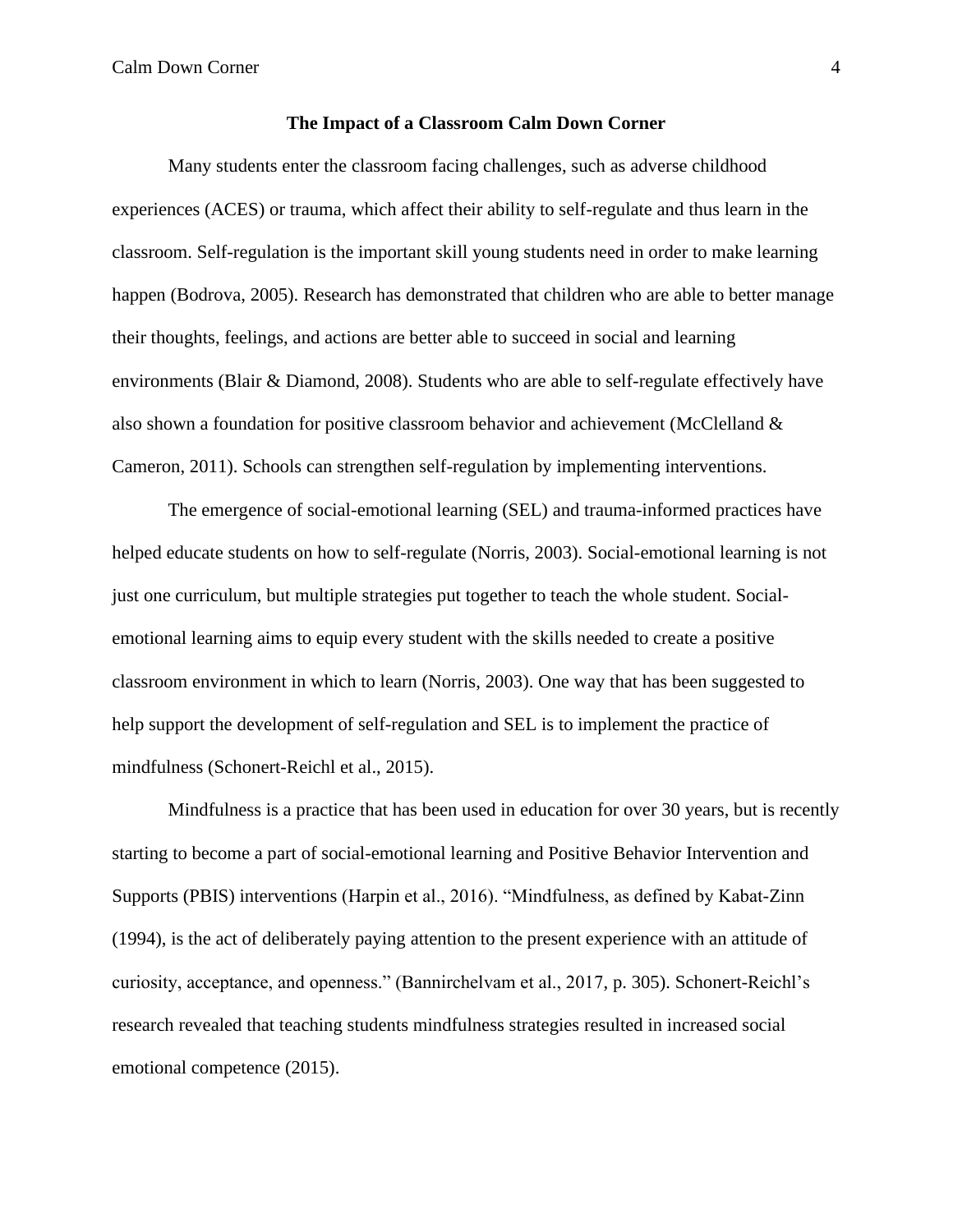The calm down corner is a physical location that can be used to help incorporate mindfulness practices and self-regulation in the classroom. The concept of the calm down corner is to help students develop their inner resilience at school by incorporating mindfulness strategies. Calm down corners are recommended as a trauma-informed practice, but they may also benefit the entire classroom culture by encouraging any student who feels overwhelmed, stressed, angry, or otherwise to regain their inner balance (Lantieri, 2008). Calm down corners can include many different tools to help students calm down and get back to the classroom mindset. This concept allows the student a choice in how they calm down best. Allowing students the choice about what they do in the classroom may increase their motivation and participation (Kosky & Curtis, 2008).

This research seeks to answer the following question: How can the use of a classroom calm down corner impact a student that is struggling with behavior in a primary education classroom? Students at the research site have struggled with the trauma of the pandemic and being out of school for over six months. Students need to be provided with strategies and tools to help self-regulate in the structured classroom setting. This research could help prepare teachers with a strategy that may influence students' ability to self-regulate in the classroom, particularly those who might be struggling with behavior.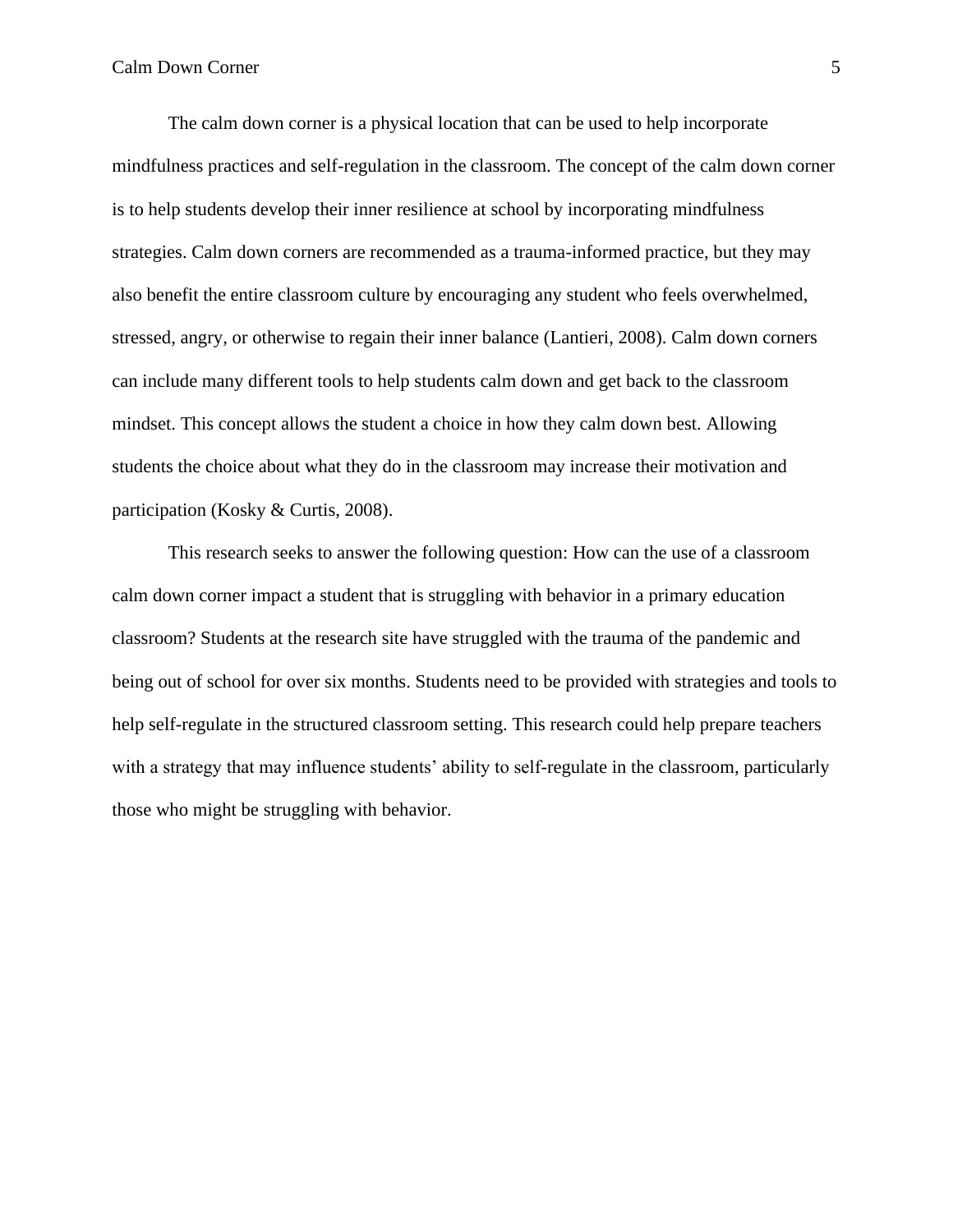Calm Down Corner 6

#### **Literature Review**

Students endure many different kinds of trauma, and because of this trauma-informed practices are becoming more prevalent in schools. According to a study by the Centers for Disease Control and Prevention (CDC), more than 35% of children have experienced two or more adverse childhood experiences (ACES) in their life (Berger, 2018). Students who endure trauma are more likely to show behavioral and social-emotional issues at school (Meyer, 2015). Schools play a very important part in the life of a child who has dealt with trauma. Because students may have experienced trauma in their early years, many schools have taken on the role of teaching social-emotional learning techniques and trauma-informed practices to their students (Crosby, 2015). Implementing these practices can help students who have endured trauma experience more success in school.

A key strategy for developing a trauma-informed school is creating a positive climate and culture in classrooms (Meyers, 2015). One step in creating a positive climate and culture is identifying a place in the classroom where a student can feel safe and take a break. This spot needs to be available to all students throughout the school day, so that they can catch a breath and slow down (Pelayo, 2020). Lantieri (2008) suggests teachers make this place a "peace corner" that students can go to when they are feeling overwhelmed, stressed, or angry. Being able to identify these feelings is an important life skill for elementary students (McLachlan et al., 2009). The focus of this literature review is to review the research surrounding trauma-informed strategies and how the implementation of a peace corner can impact behaviors in the elementary classroom.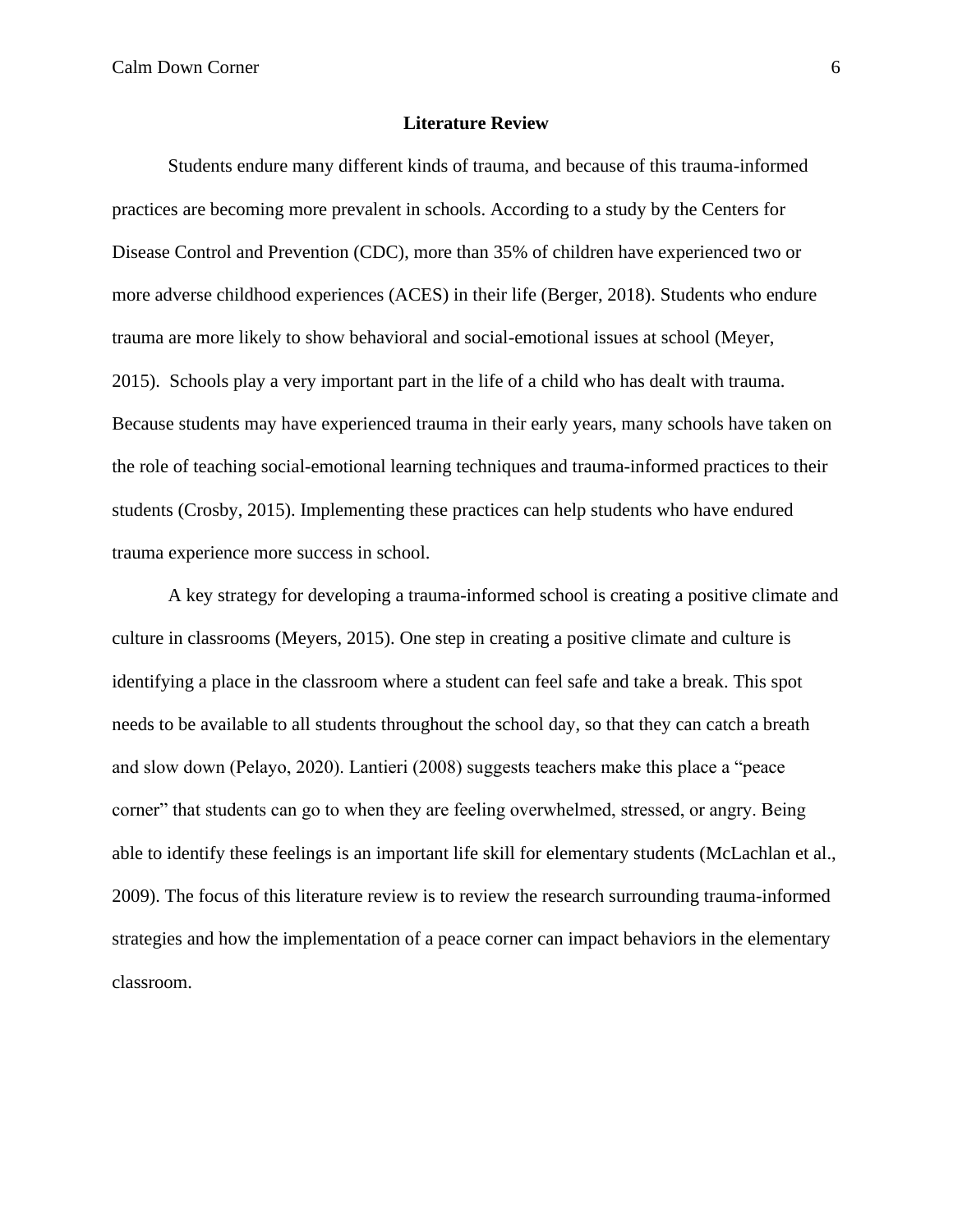Calm Down Corner 7

#### **Definition of Social-Emotional Learning**

Social-emotional learning is a concept that has been around for many centuries, dating back to ancient Greece (Druginske, 2017). "The Collaborative for Academic, Social, and Emotional Learning (CASEL) defines SEL as: "The process through which children and adults acquire and effectively apply the knowledge, attitudes, and skills necessary to understand and manage emotions, set and achieve positive goals, feel and show empathy for others, establish and maintain positive relationships, and make responsible decisions" (Social emotional learning, nd). CASEL has helped to define the five essential competencies for students: self-awareness, selfmanagement, social awareness, responsible decision-making, and relationship skills (Duginske, 2017). These competencies are suggested skills for students to be successful in school and life.

Early educators are now not only responsible for teaching academics, but also socialemotional skills (Chin Ng & Bull, 2018). Schools are able to choose to implement a socialemotional learning curriculum or use teacher-created activities (Mindess et al., 2008). Some of the popular SEL programs include Responsive Classroom, Second Step: A Violence Prevention Curriculum, Zones of Regulation, Promoting Alternative Thinking Strategies (PATHS), Positive Behavior Intervention and Supports (PBIS), and Interplay Solutions (Mindess et al., 2008). Many school administrators and teachers have observed that when social-emotional skills are taught, behaviors start to decrease and academic achievement increases (Duginske, 2017).

#### **Early Childhood Social-Emotional Learning**

To help foster SEL and academic growth, teachers must introduce these skills in the early childhood years (Chin Ng & Bull, 2018). A qualitative study in 2015, examined the way situational factors influence teachers to incorporate SEL and the strategies that teachers use in these situations. The data was collected from 80 different preschools, consisting of 113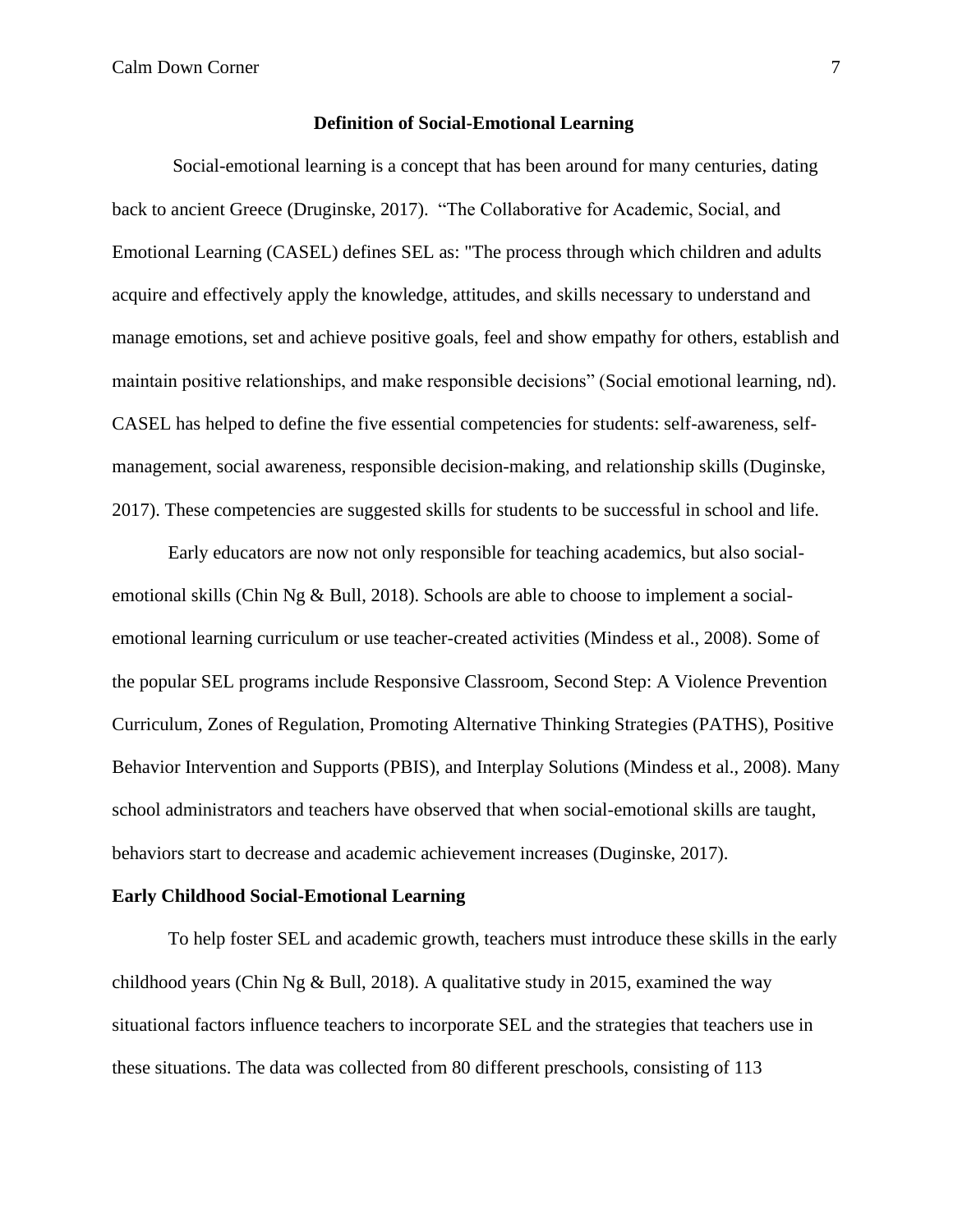kindergarten classrooms. Chin Ng and Bull (2018) reported that teaching social-emotional learning most often took place during intentional small group instruction during outdoor play. The research concluded that planned curriculum and informal teachings can be combined in early childhood classrooms to help facilitate SEL.

Denham (2014) also conducted research in the early childhood classroom to predict academic readiness. One hundred and one preschoolers participated in this study. This study used the Affect Knowledge Test, Preschool Self-Regulation Assessment, Minnesota Preschool Affect Checklist, and the Challenging Situations Task to measure social-emotional learning. The school success measures included the Preschool Learning Behaviors Scale, Teacher Rating Scale of School Adjustment, and the ECLS‐K Academic Rating Scale. The study identified that early assessment of SEL skills and monitoring can be beneficial in contributing to early success in school.

Ashdown and Bernard (2011) also conducted research with early elementary students to measure social-emotional development, well-being, and academic achievement. One hundred first grade students and four teachers participated in this study. The researcher implemented the social-emotional learning curriculum: *You Can Do It! Early Childhood Education Program.* The teachers filled out two different questionnaires on each student: the ACER Well-Being Survey and the Social Skills Rating System (teacher form). Students who received the intervention were reported by teachers to have greater gains in social-emotional competence.

Kramer and Colleagues (2010) conducted research on social-emotional learning in the kindergarten classroom. The study consisted of 4 kindergarten teachers, 67 students, and 67 parents or caregivers. The teachers implemented the *Strong Start* curriculum. Data was collected through teachers using the School Social Behavior Scale, parents using the Home and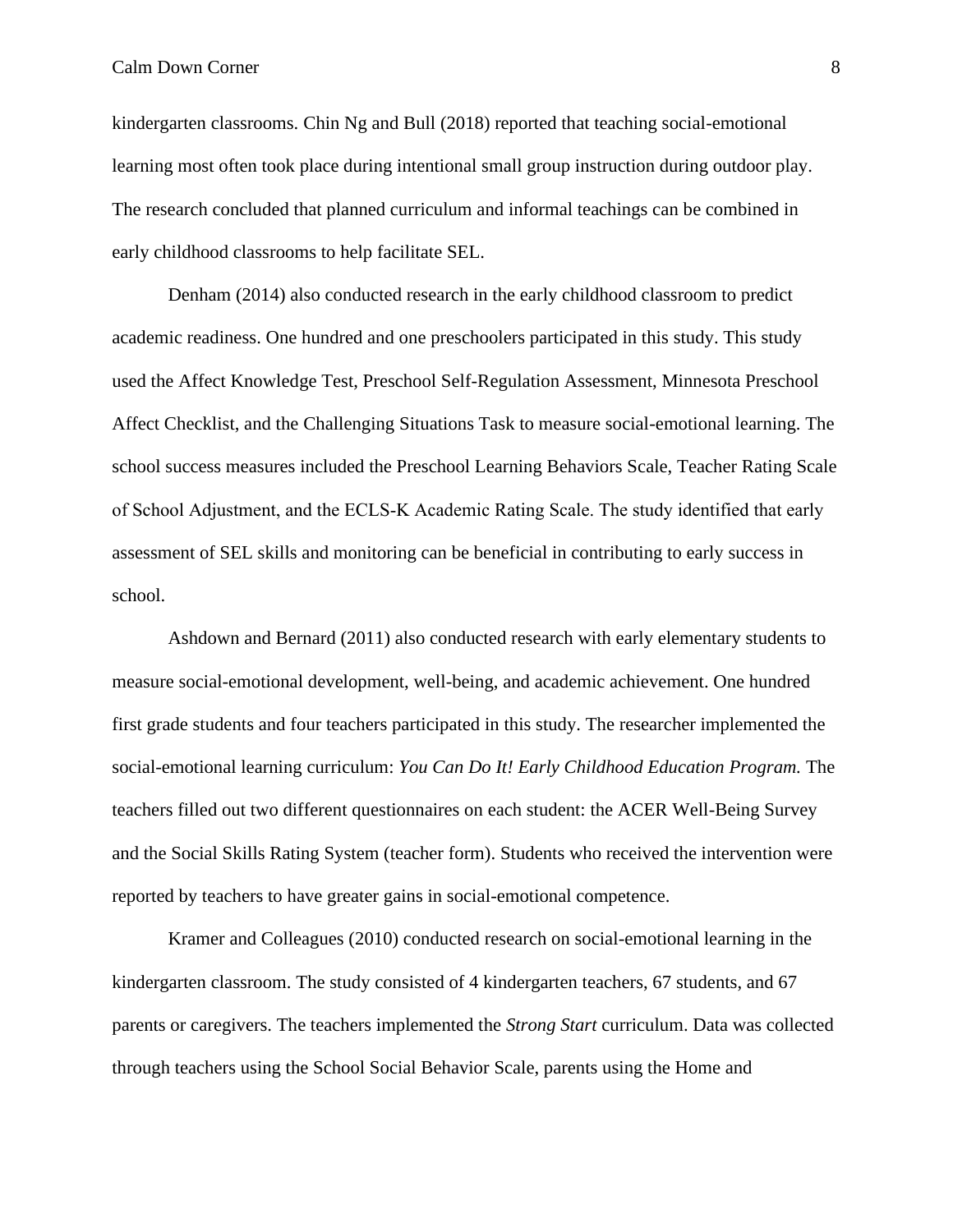Community Social Behavior Scales, and both teachers and parents completing the Social Skills Rating system. The results suggested that the implementation can lead to an increase in prosocial behaviors. Teachers and parents both reported positive change in prosocial behavior among the students.

#### **Social-Emotional Learning and Academics**

The study of social-emotional learning has continued to evolve and studies are now showing that teaching students social-emotional learning skills can relate to an increase in their academic achievement (Duginske, 2017). In 2011, a meta-analysis study was conducted on research pertaining to kindergarten through twelfth grade students and the impacts of teaching social-emotional learning (Durlak, 2011). The study examined research conducted at 213 different schools teaching social-emotional learning involving 270,034 students. This metaanalysis revealed that students receiving SEL instruction showed academic achievement 11% higher than peers not receiving SEL instruction.

The Lucille Packard Foundation for Children's Health and the University of Chicago funded three large reviews and reported similar findings with elementary and middle school aged students. The reviews included 317 studies and 324,303 children (Payton et al., 2008). The study looked at the variety of SEL programs being implemented during the day and after school and measured the impact of the SEL interventions. The academic impact was measured by school grades and achievement scores. The study found that students' achievement increased by 11 to 17 percentile points compared to the average student.

Duginske (2017) also conducted a study on social-emotional learning and academic achievement, and found that students receiving Tier II social-emotional support showed academic growth. This study was narrowed down to second grade through fifth grade students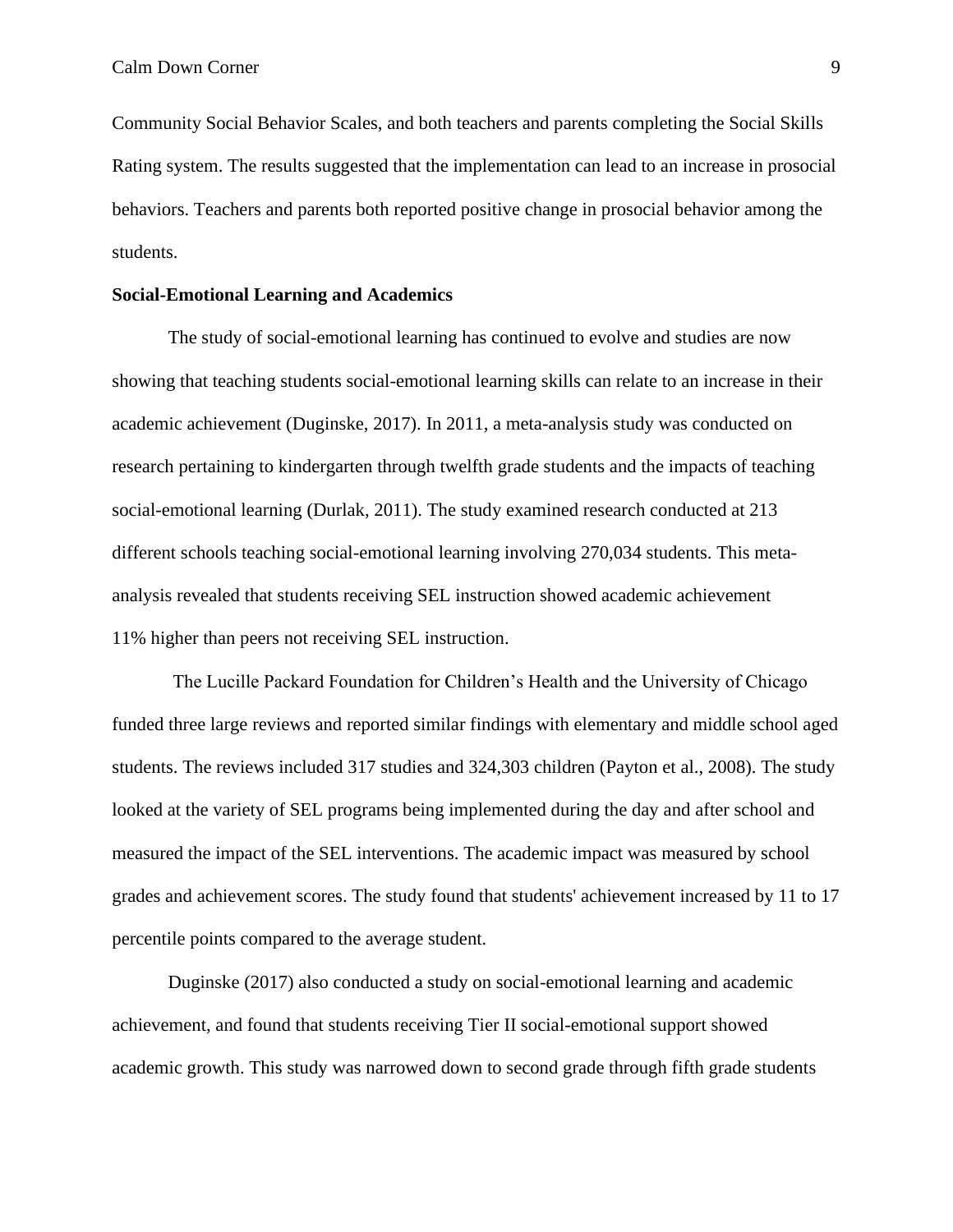who exhibited internalizing and externalizing behaviors. The sample size included 18 students who received the intervention and 18 students in the comparison group. The study measured academic achievement by looking at the students' iReady scores from fall to winter. The students in the intervention group had a higher mean math growth than the students in the comparison group. The students in the intervention group did not show as much growth on the reading iReady test, aside from the intervention group in grade 5 who outperformed the comparison group in reading. These studies indicate a connection between SEL and academic growth.

Students who are not able to self-regulate struggle to learn academically because of the time they miss in the classroom (Dugisnke, 2017). Teachers report that a student's teachability and ability to learn depend on their ability to regulate their behavior (Denham et al., 2014). The classroom will be a more valuable place to learn if students are taught social-emotional skills that will help them stay inside the classroom and not cause disruption (Duginske, 2017).

# **Trauma-Informed Practices**

Many children come to school experiencing at least one Adverse Childhood Experiences (ACE) (Murphy & Sacks, 2019). ACEs have become an important public health issue that can result in negative effects on a child or an adult (Murphey & Sacks, 2019). Some of the negative outcomes include aggression, language delay, attendance issues, depression, anxiety, high risk behaviors, and delayed cognitive development (Cavanaugh, 2016). Trauma experienced in a student's early childhood years can negatively affect the capacity for self-regulation, organization, comprehension, and memorization (Wolpow et al., 2009). When this occurs, it affects students academically and socially throughout their school years (Thomas et al., 2019). Not all students will receive services outside of the school, which is why it is important for schools to intervene and teach these strategies (Cavanaugh, 2016).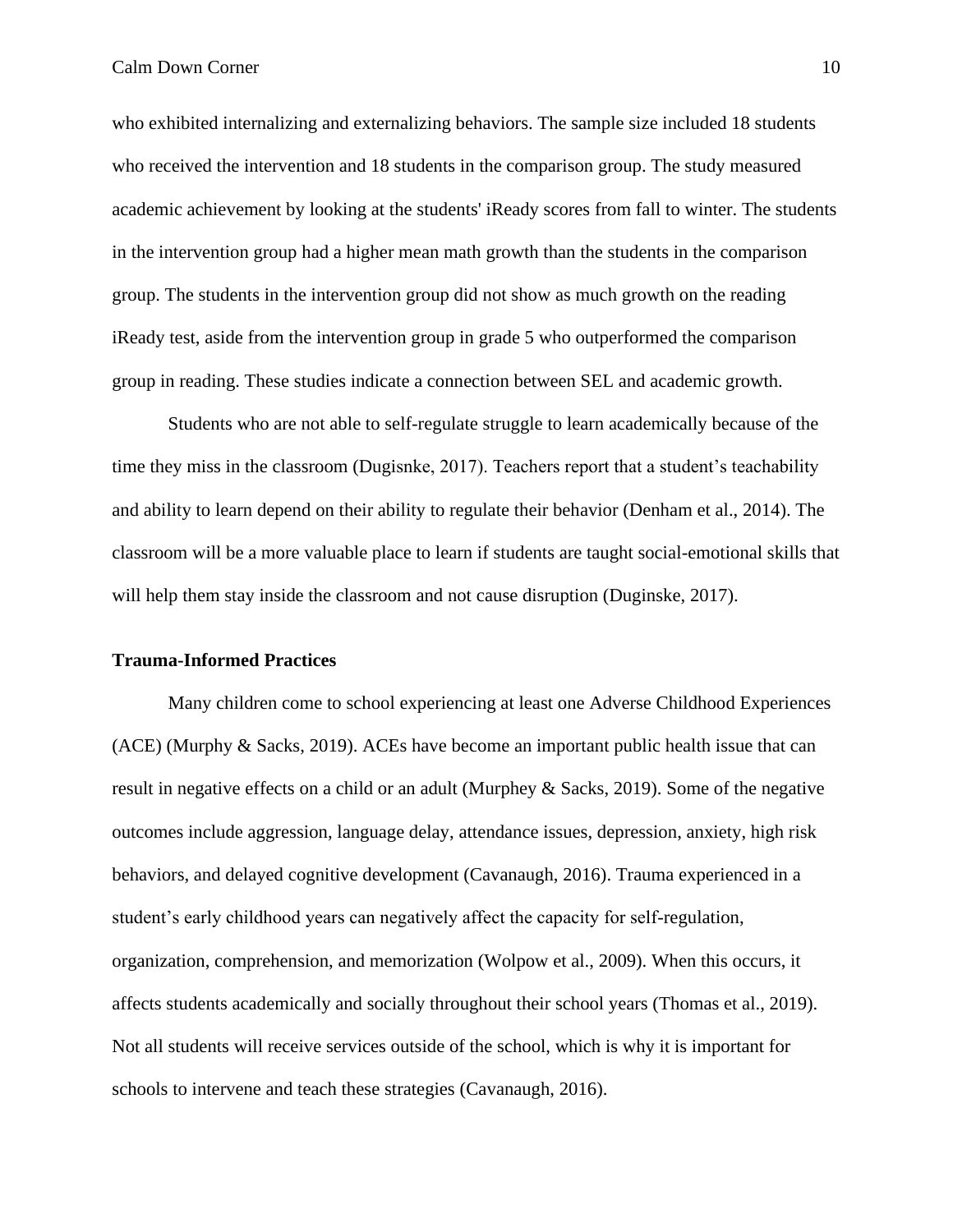As awareness of the negative effects of ACEs has risen, schools have been encouraged to partake in trauma-informed care and practices to improve the well-being of students in school (Murphey & Sacks, 2019). Trauma-informed practices require full buy-in from every staff member. When schools see buy-in from the staff, it can really impact student performance and school climate (Thomas et al., 2019). Teachers and classroom aides are in an optimal position to teach coping skills, help build resilience, model emotional processing and problem solving, and establish psychological safety by instituting consistent expectations and familiar routines (Blitz et al., 2016).

In a recent study, Rishel, Tabone, Harnett, and Szafran (2019) found that by implementing the Trauma-Informed Elementary Schools program, classrooms showed an increase in emotional support and classroom organization. The research lasted over two school years and included 51 pre-k, kindergarten, and 1st grade classrooms among eleven schools. Of the 51 classrooms, 39 participated, while 12 classrooms were used for comparison. The CLASS observation scale was used to assess the classroom activity. The scores measured the classroom as a whole, not just an individual student. The classroom activity was evaluated by looking at three areas: emotional support, classroom organization, and instructional support. The area of emotional support observed the areas of: positive and negative climates, teacher sensitivity, and regard for student perspectives. The results showed that classrooms not receiving the intervention declined in emotional support.

Another study conducted by Saltzman, Pynoos, Layne, and Steinberg (2001) also identified the benefits of schools implementing a trauma-informed intervention. The study included 812 students who were surveyed and 26 students who received the psychotherapy program. The researchers surveyed the students, which then narrowed down the participants who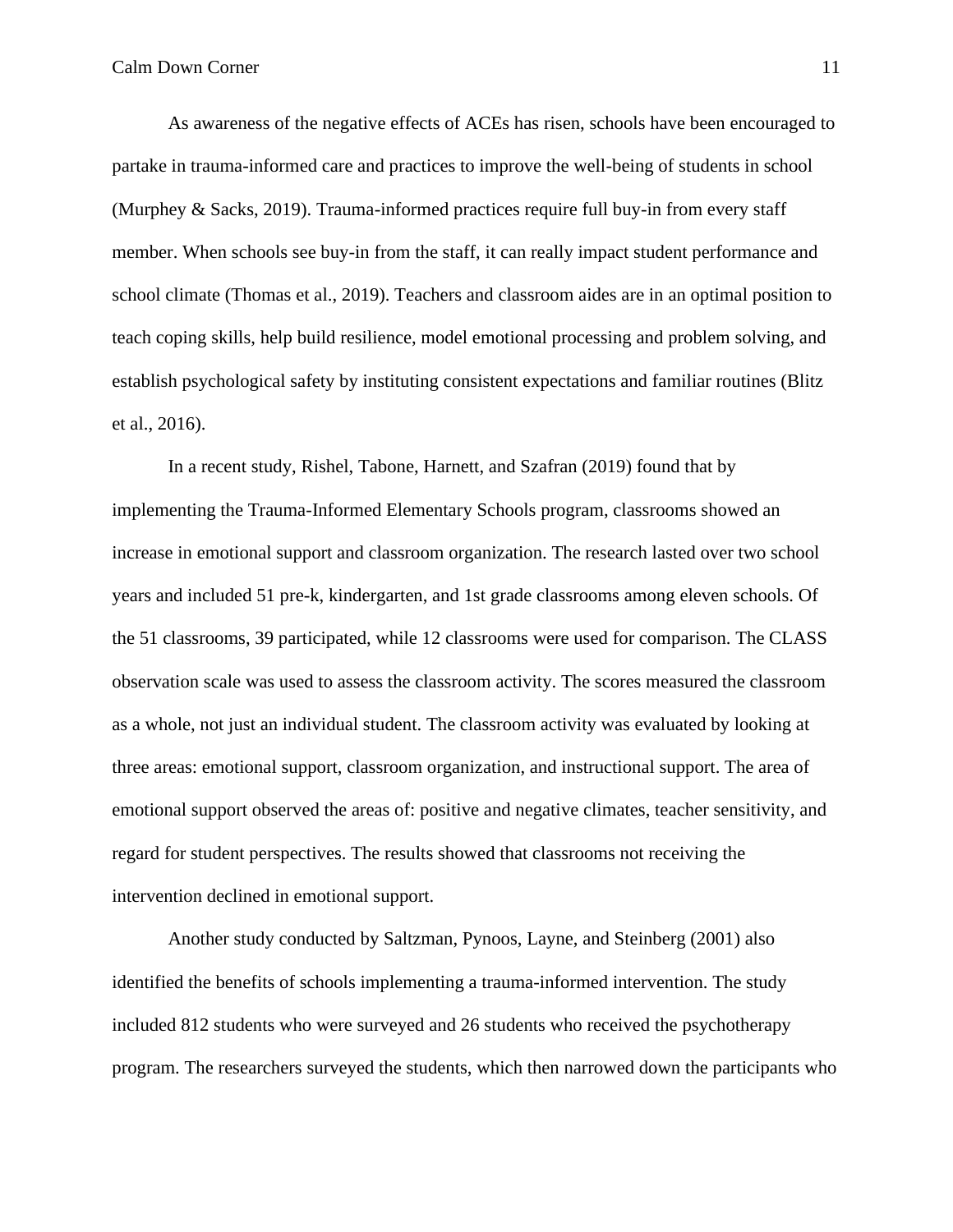would receive the intervention. Once the students were narrowed down, the researcher broke the students up into five trauma-focused groups based on what their primary treatment issues were. Some of the treatment issues were trauma vs. traumatic death, the severity of the trauma or loss, and the student's general development level. The intervention groups were implemented once a week for twenty weeks. The results of the study suggested that students who participated in the intervention were associated with improvements in posttraumatic stress, complicated grief symptoms, and GPA.

Jaycox et al. (2009) conducted more research on the implementation of trauma-informed practices in schools. Their research indicated that implementing the Support for Students Exposed to Trauma (SSET) program resulted in a reduction in trauma-symptoms. The study was delivered by three middle school teachers at two different Los Angeles middle schools with 76 total students in the program. Principals in the district nominated the teachers and classrooms for the intervention. Participants showing high symptoms experienced with a 10-point reduction in PTSD symptoms, 5-point reduction in depressive symptoms, and 5-point reduction in behavioral problems. The study also collected satisfaction data from students and parents to show how a program like this could be easily implemented in schools by teachers and counselors. The overall parent satisfaction score was an average of 4.50 out of 6 and the student satisfaction score was 2.52 out of 3. This study showed how easily implemented and effective trauma-informed practices can be.

Students who learn strategies and skills from a young age, can close the academic gap between their peers (Duginske, 2017). Schools have been putting into place resilience and coping strategies, along with mindfulness to help students who have experienced trauma (Scannell, 2020). It is important for educators to make the link between social-emotional learning and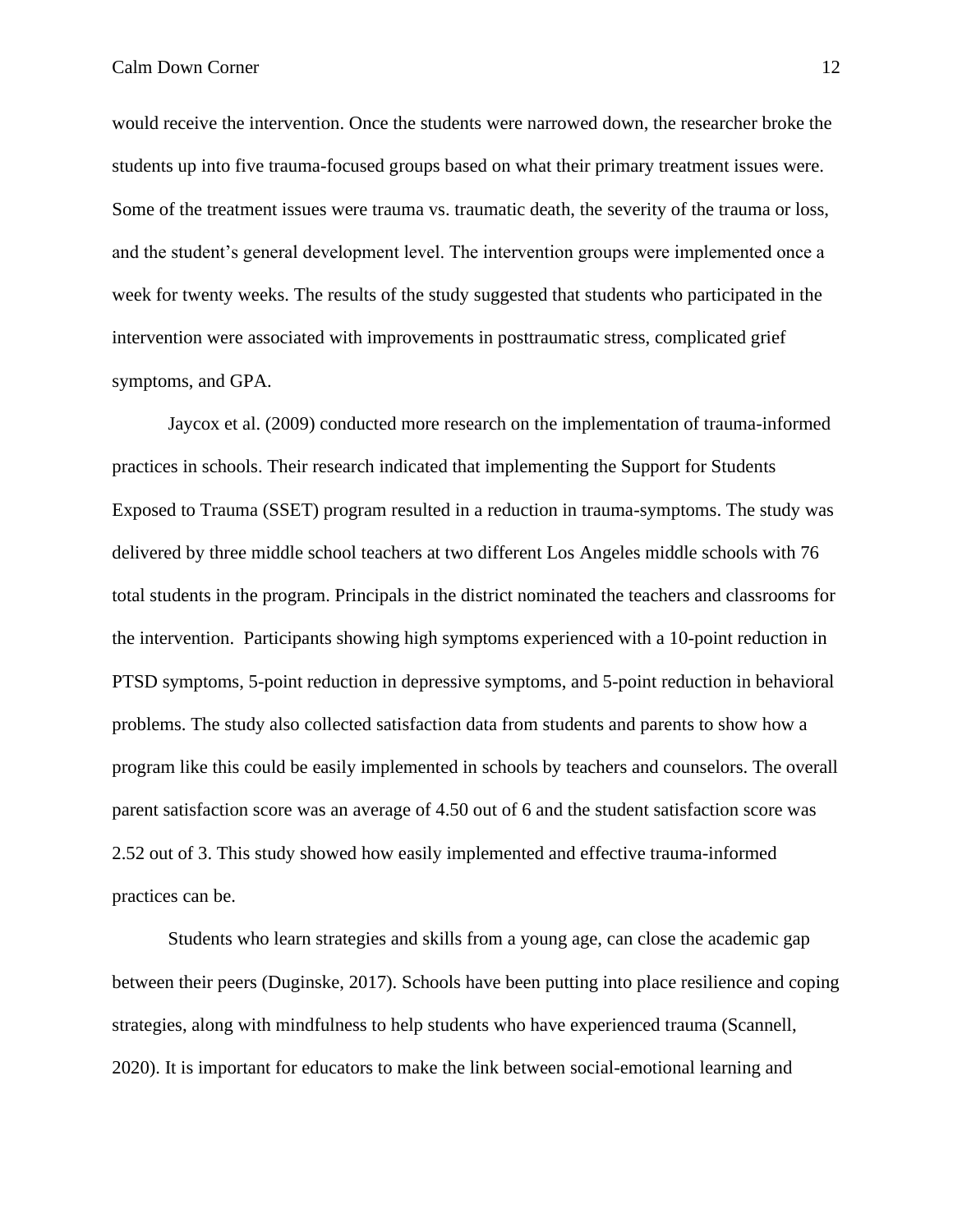trauma-informed practices to increase the effectiveness of both of the interventions (Pawlo et al., 2019). One key skill to help promote social-emotional learning and trauma-informed practices is to teach the practice of mindfulness (Semple, 2016).

#### **Mindfulness**

The practice of mindfulness in schools is intended to strengthen self-regulation skills, social-emotional competencies, and the ability to manage stress (Murphy, 2019). Early childhood is an important time to teach social-emotional skills (Chin Ng & Bull, 2018). The ability to listen, focus, ignore distractions, and learn are important skills students need to help them learn in the classroom environment (Duginske, 2017). Focus is very important for academic success and is at the heart of mindfulness (Leland, 2015). Just like being taught social skills, students can be taught mindfulness (Semple, 2016). Students who are trained in mindfulness can strengthen their focus to filter out distractions in the classroom (Leland, 2015). Regular mindfulness practice can help sharpen attention and concentration skills to help students stay focused and learning (Murphy, 2019).

Wisner (2008) studied the effects of a mindfulness-based program, and found many benefits. This eight-week study was conducted with 35 high school students by practicing mindfulness meditation each day. Data was collected through concept mapping, teacher rating, journal entries, and questionnaires. The students reported increased positive feelings about themselves, improvements in mood, increase in peaceful feelings, reduction of frustration, clarity of mind, increased ability to concentrate and focus, increased self-control, and improved ability to calm down.

Another study conducted in 2016 examined the behavioral impacts of a mindfulnessbased intervention. This study included 18 students in the intervention group and 12 students in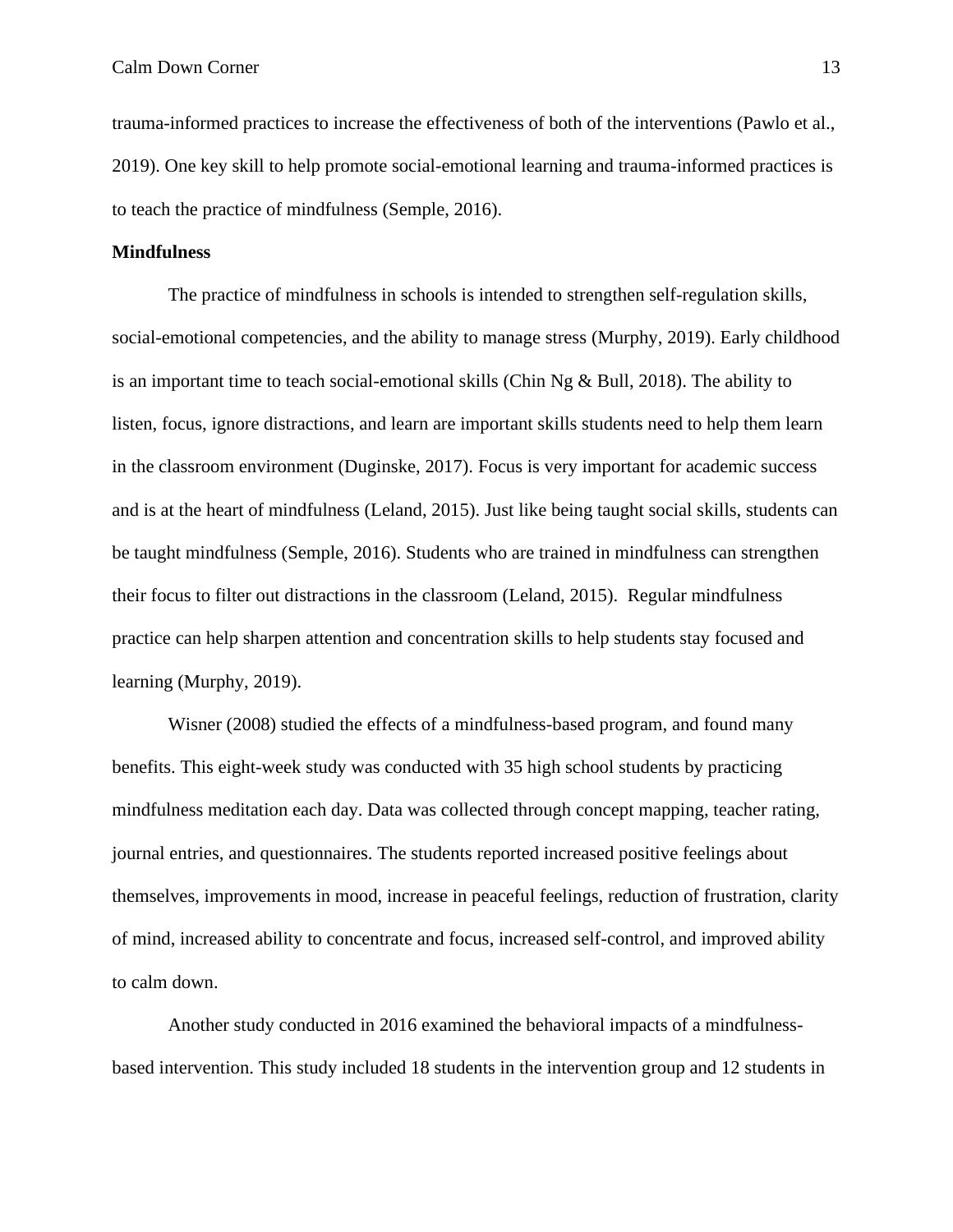the comparison group (Harpin et al., 2016). The classroom intervention was the implementation of a mixture between the MindUp curriculum and the Mindful Schools curriculum. The effectiveness of the curriculum was measured by surveys completed by students and teachers. Some students reported that mindfulness helped them control their emotions. This study statistically didn't show much change in mindfulness, but the observations showed many positive behavioral changes.

Bannirchelvam et al. (2017) conducted a study with 20 students in third through sixth grade. The researcher implemented the mindfulness intervention, the Triple R Program, to observe students' experience and utilization of mindfulness. The students were interviewed and data was collected through their responses. The responses showed that students used mindfulness and found it effective in regulating their emotions. The interviews also revealed that students used mindfulness when they were feeling nervous, angry, annoyed, or sad. The students reported that mindfulness was good and helpful for their emotional regulation.

In a similar study, Schonert-Reichl et al. (2015) conducted a study to see how an SEL program involving mindfulness could enhance cognitive control, reduce stress, promote wellbeing, and produce positive behaviors. The study observed 100 fourth and fifth grade students where they were taught either the Mind-Up Curriculum or the Social Responsibility Program. Students showed improvement in executive function, self-reported measures of well-being, peerreported prosocial behavior, and better performance in math.

Many different studies are still being conducted on mindfulness and the use with children in school settings (Eklund et al., 2016). The results of the prior research suggests that mindfulness training can enhance academic and prosocial outcomes in young children (Flook et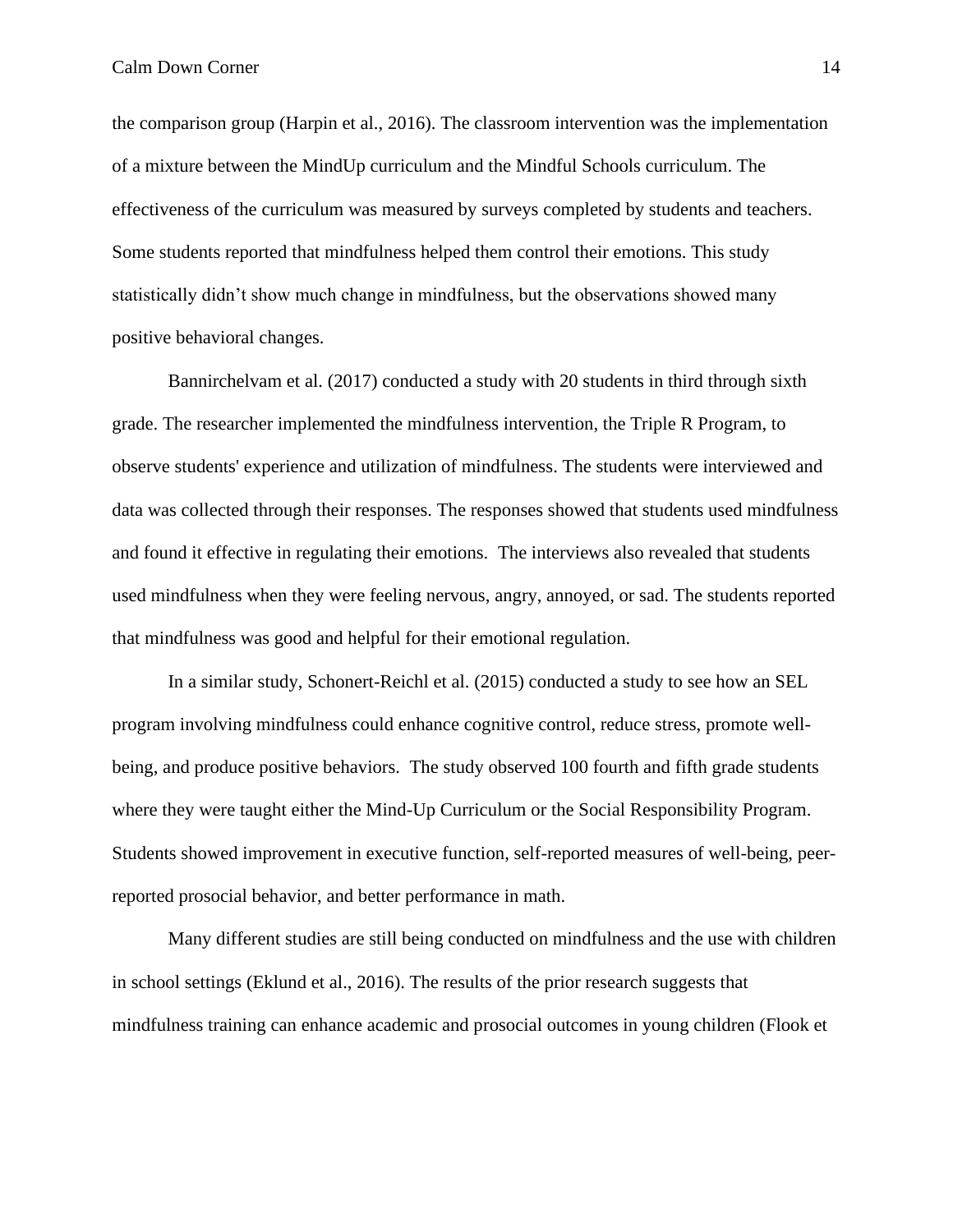al., 2015). One way to cultivate mindfulness in the classroom is through the implementation of a peace corner (Semple, 2016).

#### **The Peace Corner**

The peace corner has been known as many different names such as, the calm down corner, thinking corner, and time-out corner. The concept of the "peace corner" was originally piloted by Linda Lantieri, a well-known peace education (Lantieri, 2008). The peace corner is a place in the classroom for students to go when they are feeling distraught or agitated (Semple, 2016). This space can have comfortable options for seating, sensory calming tools, and activities (Murphy, 2019).

The school day can be exhausting for children in elementary schools, which can cause their nervous systems to go into overdrive. When this happens, students' thinking and learning are often thrown off (Murphy, 2019). When students' emotions are not in check, it causes the students to become dysregulated or overstimulated (Murphy, 2019). The peace corner or calm corner is then their place to go in the classroom to help them self-regulate (Murphy, 2019). The idea of the peace corner is to have students start to be self-aware of when they are becoming dysregulated, and then make the choice to go self-regulate in the peace corner (Murphy, 2019).

Inside the peace corner are many strategies for students to find peace and calm themselves (Murphy, 2019). Posters, pictures, inspirational quotes, and calming music are small ways for students to focus on the present (Kane, 2018). Mindfulness strategies are also incorporated in the peace corner (Murphy, 2019). Teachers can decide what needs to be place in the peace corner for strategies based on student need (Murphy, 2019).

Lantieri, Murphy, and Kane suggest the use of a peace corner, and tools to use within the peace corner to help children self-regulate. Although there are a number of researchers who have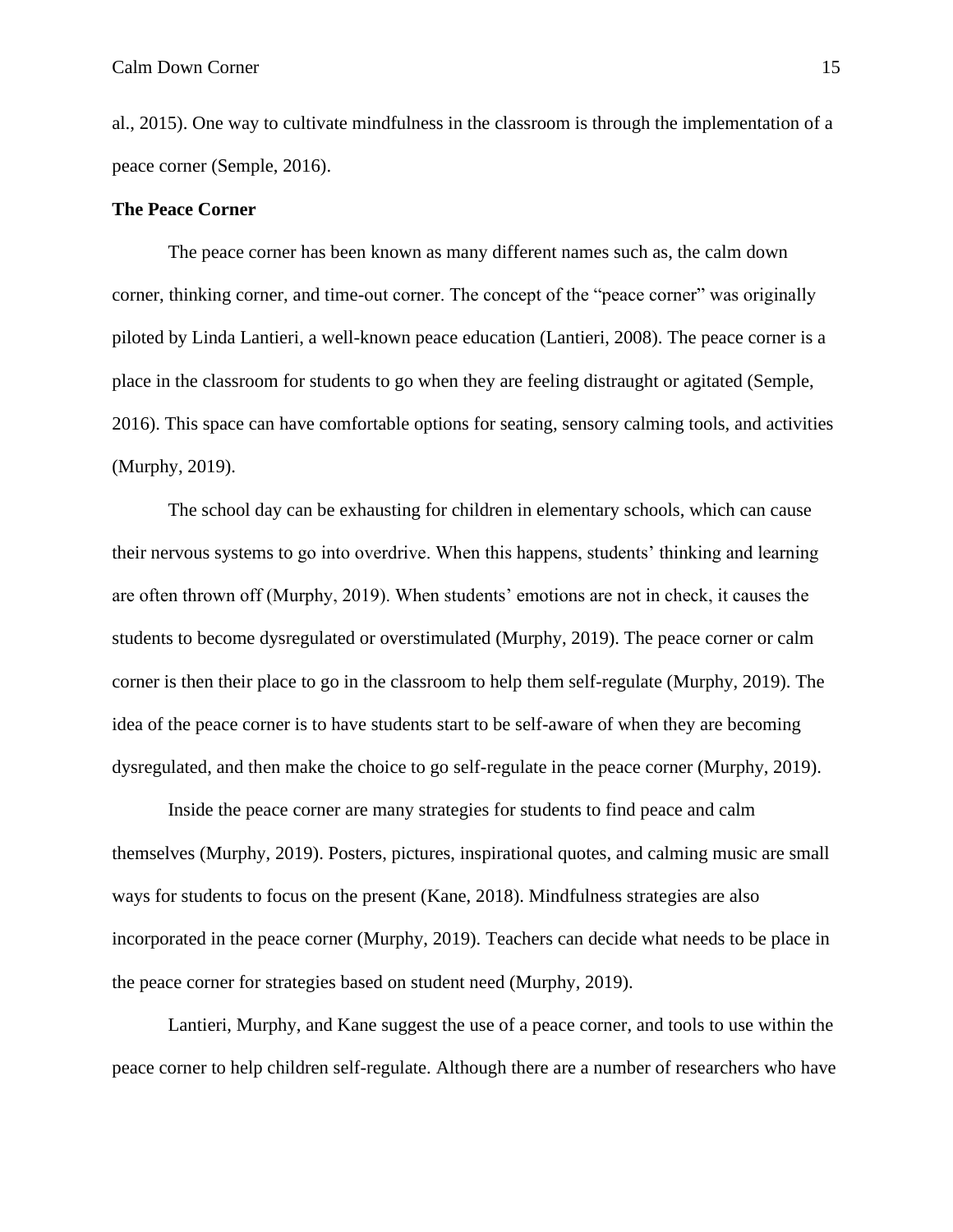suggested the use of a peace corner, there is almost no published research with data on the actual effect of the peace corner on students' behavior in the classroom.

#### **Conclusion**

Prior research has shown the effect on mindfulness and social-emotional learning. There are a variety of resources to assist teachers with implementing the broad factor of peace corners. "Children model their teacher's attitudes and will see themselves as kind and caring individuals in a class community that supports conflict resolution and peacemaking" (Best wishes, nd). Through this research we can understand the positive impact social-emotional learning and mindfulness can have in creating a safe, learning classroom atmosphere. Although there has been significant research conducted on these topics, there appears to be a lack of quantitative and even qualitative research on the impact of peace corners. Scholars recommend them as a strategy to increase mindfulness, and teachers have provided many testimonials on the impact of using a peace corner on educational blogs and websites, but very few research studies have been conducted on the impact of a peace corner. While the testimonies of peace corners demonstrate their effectiveness anecdotally, their effect on the classroom as a whole is less evident. This research will focus on the impact of a classroom peace corner, called a calm down corner at the research site, in a primary classroom.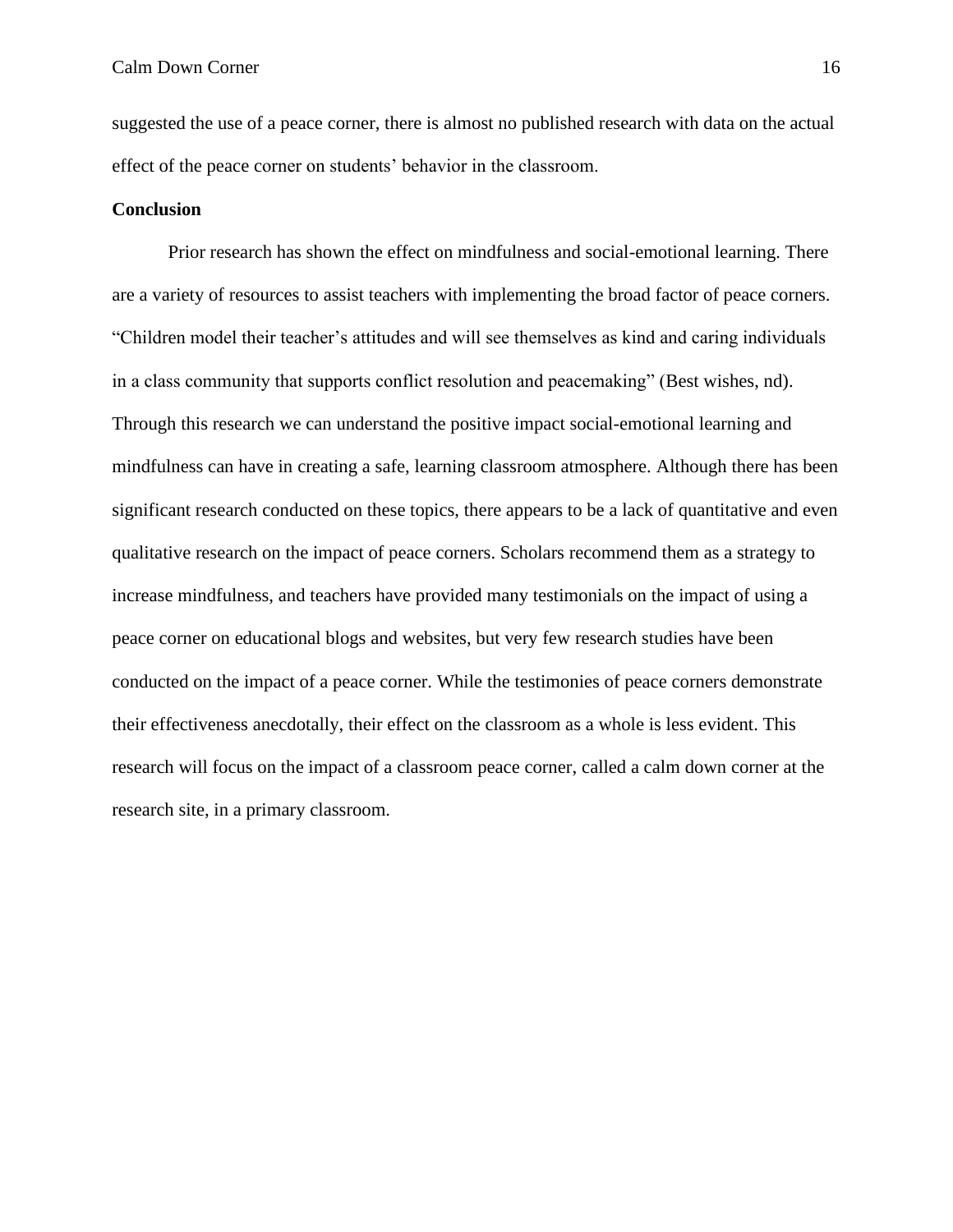#### **Methods**

# **Research Site**

This action research was implemented in a second-grade general education classroom in the suburbs of Des Moines with a population of approximately 8,500 people (National Center for Education Statistics, 2021). According to the National Center for Education Statistics, the school district serves about 2,400 students. In the 2020-21 academic year, the school district's population was 95% White, 4% Hispanic/Latino, 1% Asian, and 1% of two or more races (NCES, 2021). This study was conducted in a PK-2 school building consisting of 720 students.

# **Participants**

The second-grade class where this study was conducted consisted of 13 boys and 10 girls. Three students were on Individualized Education Plans (IEP). The three students all had speech, hearing, or academic IEPs; there were no behavior IEPs. One student had a full-time paraprofessional. Eight of the students came from split families or single-parent households.

## **Procedures**

The researcher was also the classroom teacher in this study, so the school counselor assisted in the process of data collection. Data was collected one-time pre-implementation of the peace corner – called a calm down corner at the research site – with the assistance of the counselor. First, the researcher identified two students who showed behavioral problems in the classroom. These students were selected by the behavioral referrals they had throughout the first half of the school year. After identifying the two focus students, the counselor helped collect baseline data on the on-task and off-task behaviors those students exhibited within a 15-minute time period. This data was collected on pencil and paper, then input into a Google document.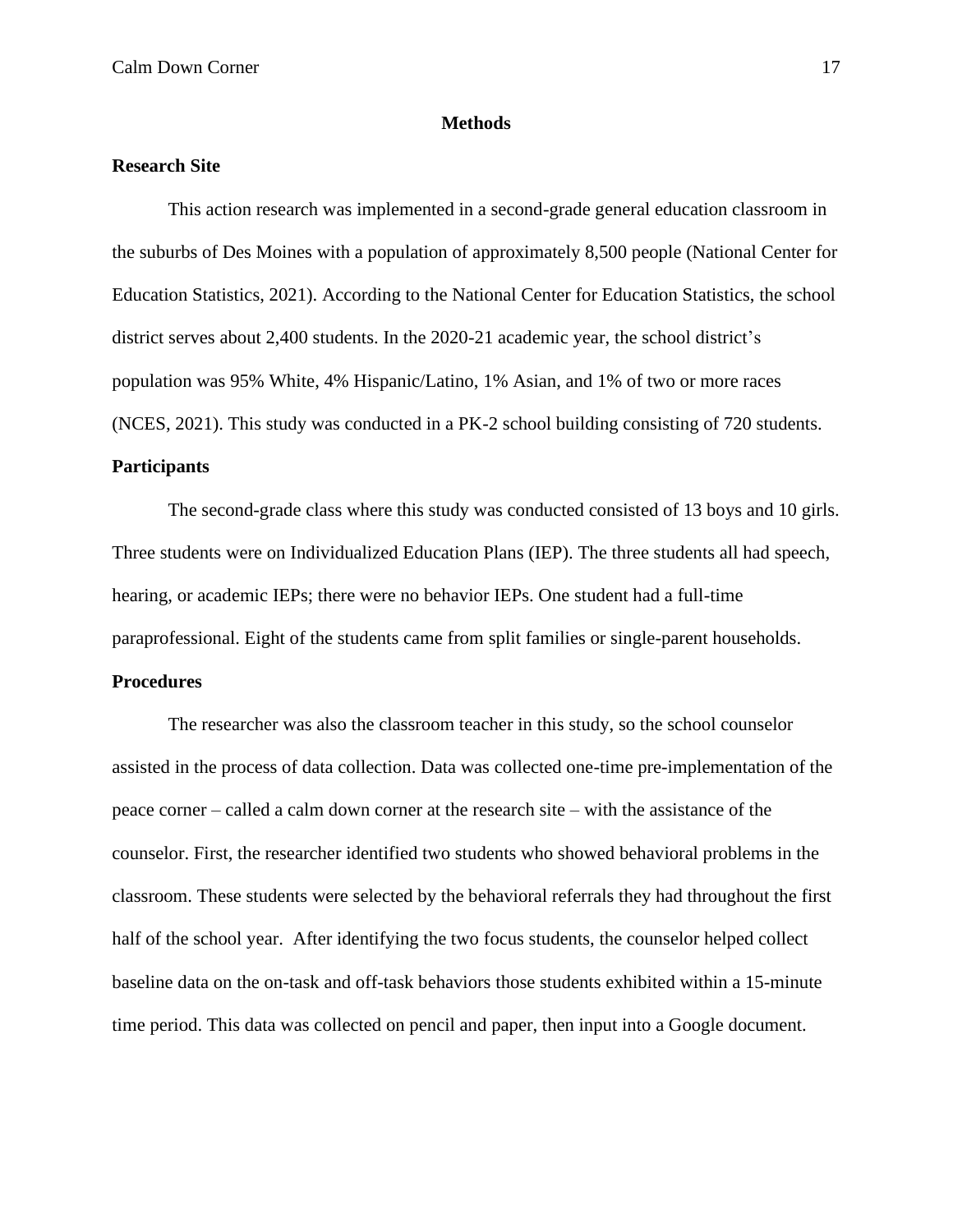The researcher visited another classroom in the school that was piloting a calm down corner. The researcher took notes on the location of the corner, the presentation of the calm down corner, and the tools in the calm down corner. The researcher then collaborated with the school counselor to develop a plan and design the calm down corner. The counselor was involved because of the tools she had to offer to the teacher. The researcher then built the calm down corner. The researcher implemented the calm down corner and lessons on the use of the calm down corner once pre-implementation data was collected.

There were 12 different tools on the choice board for strategies to calm down within the corner. The first tool was deep breathing. Students all had breathing strips that they made where they could push the beads on the strip to practice deep breathing. Students also had the option of blowing on pinwheels and watch them spin. The second tool was the breathing boards which were posted on the corner walls for the students to practice figure eight breathing or mountain breathing. The third tool was yoga. This was introduced to the entire class and they were taught a few poses that they could use in the corner. The fourth tool was the option to color. Inside the corner, there were coloring books and crayons. The fifth tool was a bean bag for students to choose to sit in while they were in the corner. The seventh choice in the corner was to read. The researcher hand-picked some books about emotions to keep back in the corner. The eighth choice in the calm down corner was to watch the green sand timer. This was a 5-minute timer to help make students aware of the time that they spent in the calm down corner. The ninth choice was a stress ball. Each student possessed one because the guidance counselor made each student one from pool noodles. The tenth choice was for students to think happy thoughts. The eleventh strategy was for students to count to 10. The last strategy was for students to write. The researcher left mini notebooks and pencils for students to write or sketch inside.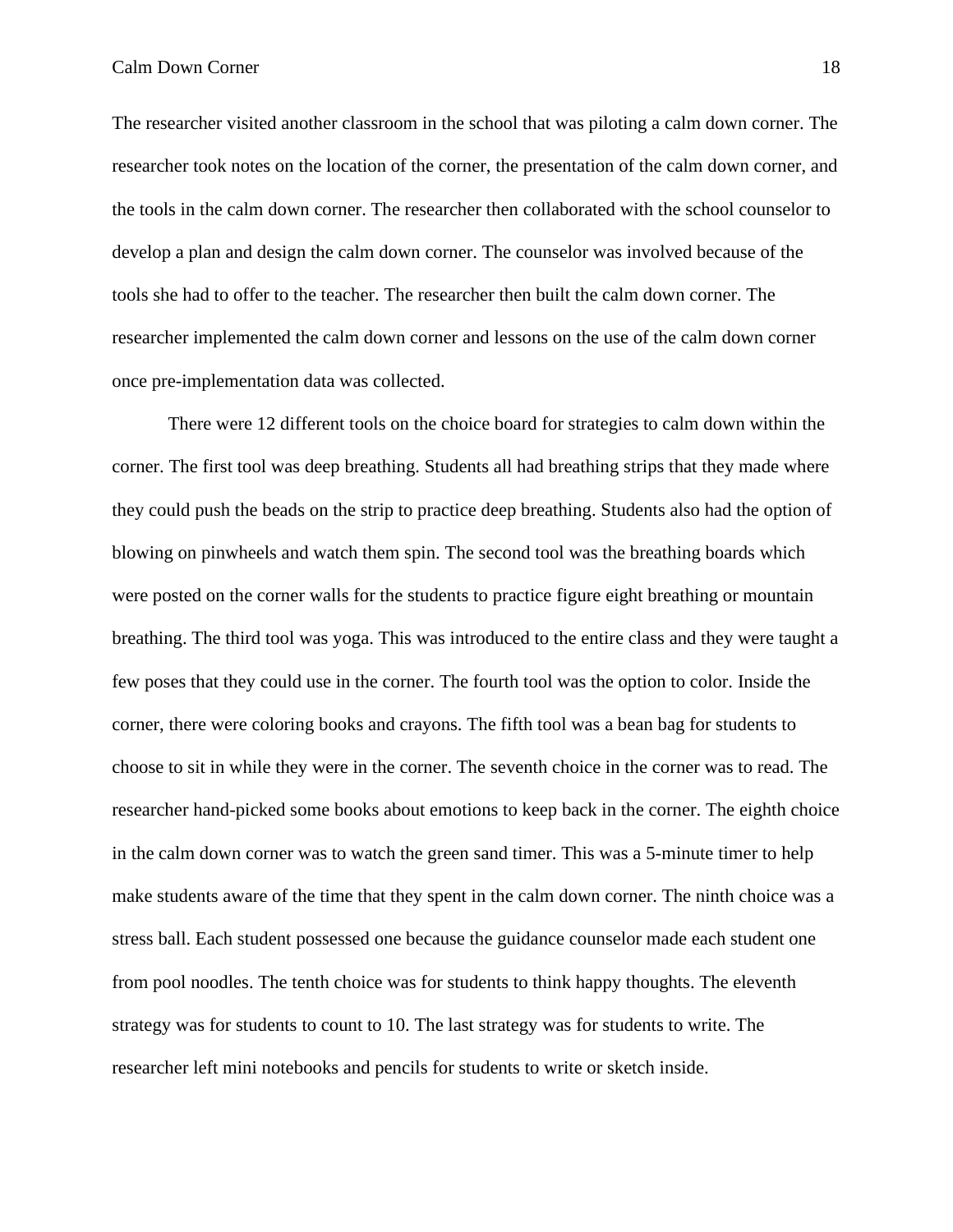The first day of implementation, the teacher gave a tour of the calm down corner to the entire class. The teacher explained what the corner was and what it was used for. The teacher showed the students the different tools the corner had to offer to help them de-escalate from a state of dysregulation. Then, the class went over rules for the calm down corner together. The class established expectations for the corner. The teacher then went through the check-in sheet for the students to fill out when they used the calm down corner. This check-in had students identify the time of the day they were visiting the corner and the zone of regulation they were experiencing. The Zone of Regulation is a school-wide initiative to help students identify and regulate their emotions, so the teacher incorporated it into the calm down corner to keep the language consistent. The next item on the check-in paper was the calm down choices, and the students had to circle which one/one(s) they chose to use. Last, the students were required to circle which zone they were in after using the calm down corner. The calm down corner was then ready for students to use.

The teacher presented five-minute mini lessons over the calm down corner for three weeks. The mini lessons featured ways to use the tools in the calm down corner and examples of when to use the calm down corner. The teacher collected the calm down corner check-in sheets and entered the data daily in the Google document. The teacher reflected daily on who was using the calm down corner and the connection between the identified students showing dysregulation in the classroom.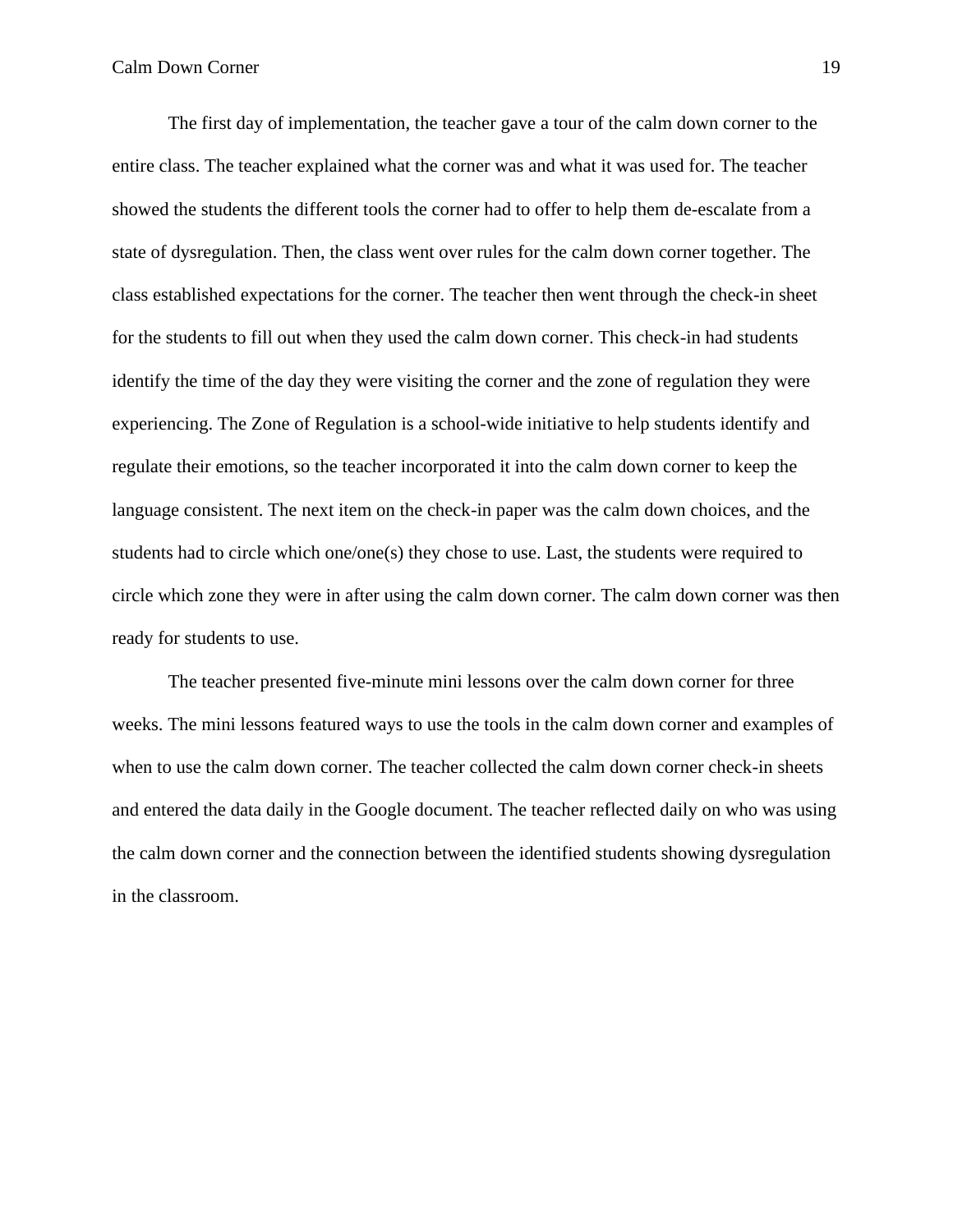After the full three-week implementation of the calm down corner, the researcher had the counselor observe the two previously identified focus students again during the same 15-minute time period as during pre-implementation. The counselor collected the same data as in the preimplementation to compare the students' behaviors and the frequency of the behaviors after the three-week span of implementation. The researcher then was able to compare the pre and post implementation data.

For the researcher to compare this data, the researcher printed off the Google document and calculated the frequency of the behaviors during the two different observations. The researcher reviewed the frequency of the usage of the calm down corner by the two students. The corner was allowed for all students, so the researcher also looked at the amount of usage from the rest of the class. The quantitative data allowed the researcher to see the frequency and time of the usage of the corner. The researcher also collected quantitative data on the most common tools used in the corner and the number of students that returned to the green zone following their use of the calm down corner. The qualitative data helped show the researcher what behaviors were shown in the classroom and by which specific learners.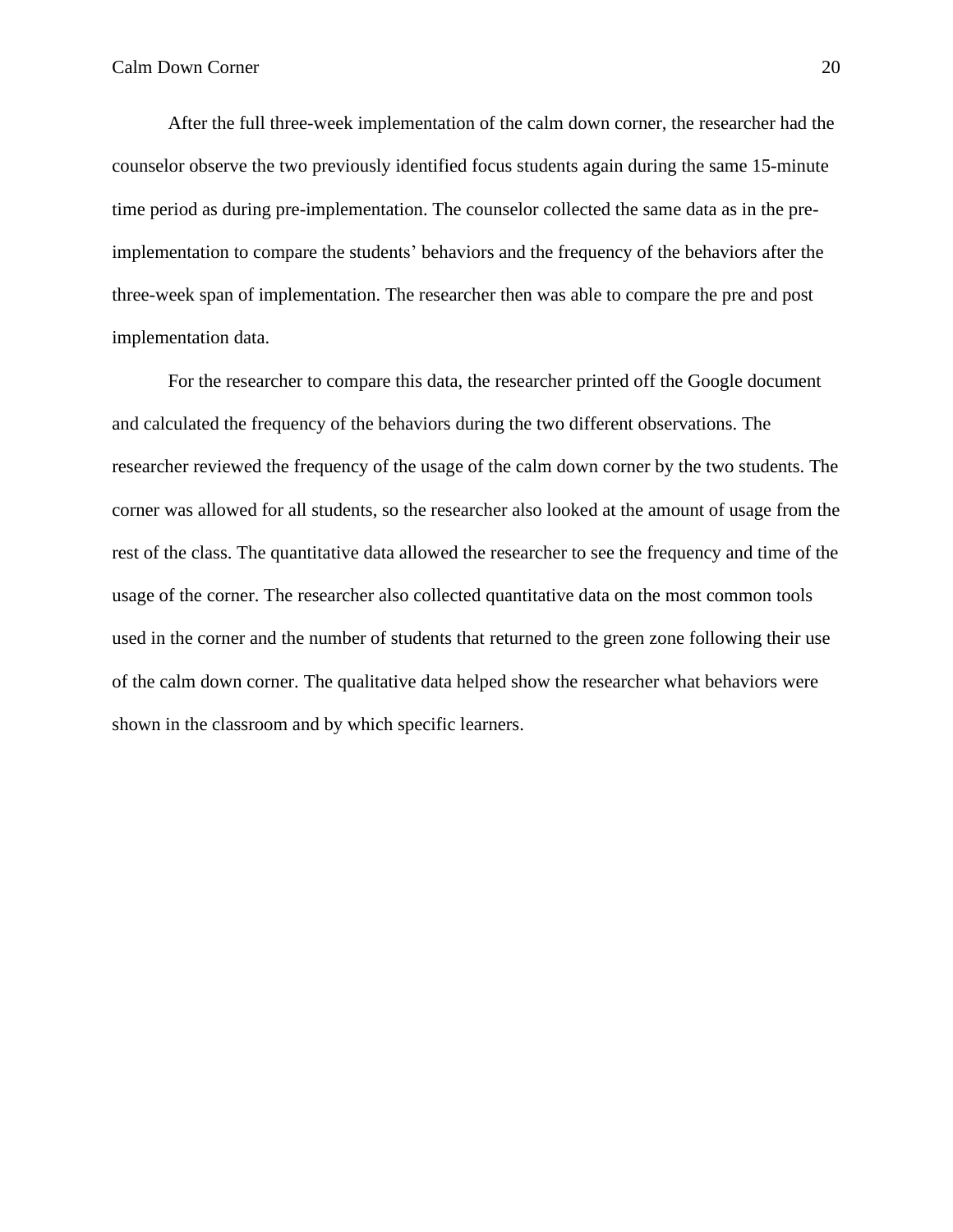The focus of this action research was to examine the impacts of implementing a calm down corner in the primary classroom. The independent variable was the implementation of the calm down corner and the dependent variable was student behavior. The data was collected using observations of specific behaviors and observations of the usage of the classroom calm down corner. The observation of specific behaviors was qualitative and quantitative. This data was collected by the school counselor while the researcher was teaching, and through analysis of students' check-in sheets. Problem behaviors were identified and then tracked by anecdotal notes. The behaviors were tracked using tallies to compare students on-task behavior versus offtask behavior. Observation of usage of the calm down corner was quantitative because the researcher collected the number of times students visited the calm down corner throughout the day.

#### **Data Analysis**

How can the use of a classroom calm down corner impact a student that is struggling with behavior in a primary education classroom? The qualitative data collected included observations of specific behaviors before implementation of a calm down corner. The quantitative data collected was the frequency of specific behaviors and frequency of the use of the calm down corner. Data was also collected through check-in sheets located in the calm down corner. The check-in sheets showed the zone the student was feeling when entering the calm down corner, the tools the students used, the time of day, and the zone that the student was in when they left the calm down corner. This was collected using a data collection form created by the researcher.

Before implementation of the calm down corner, the school counselor observed student behavior during a 15-minute, whole group lesson. Students were seated on the floor for this time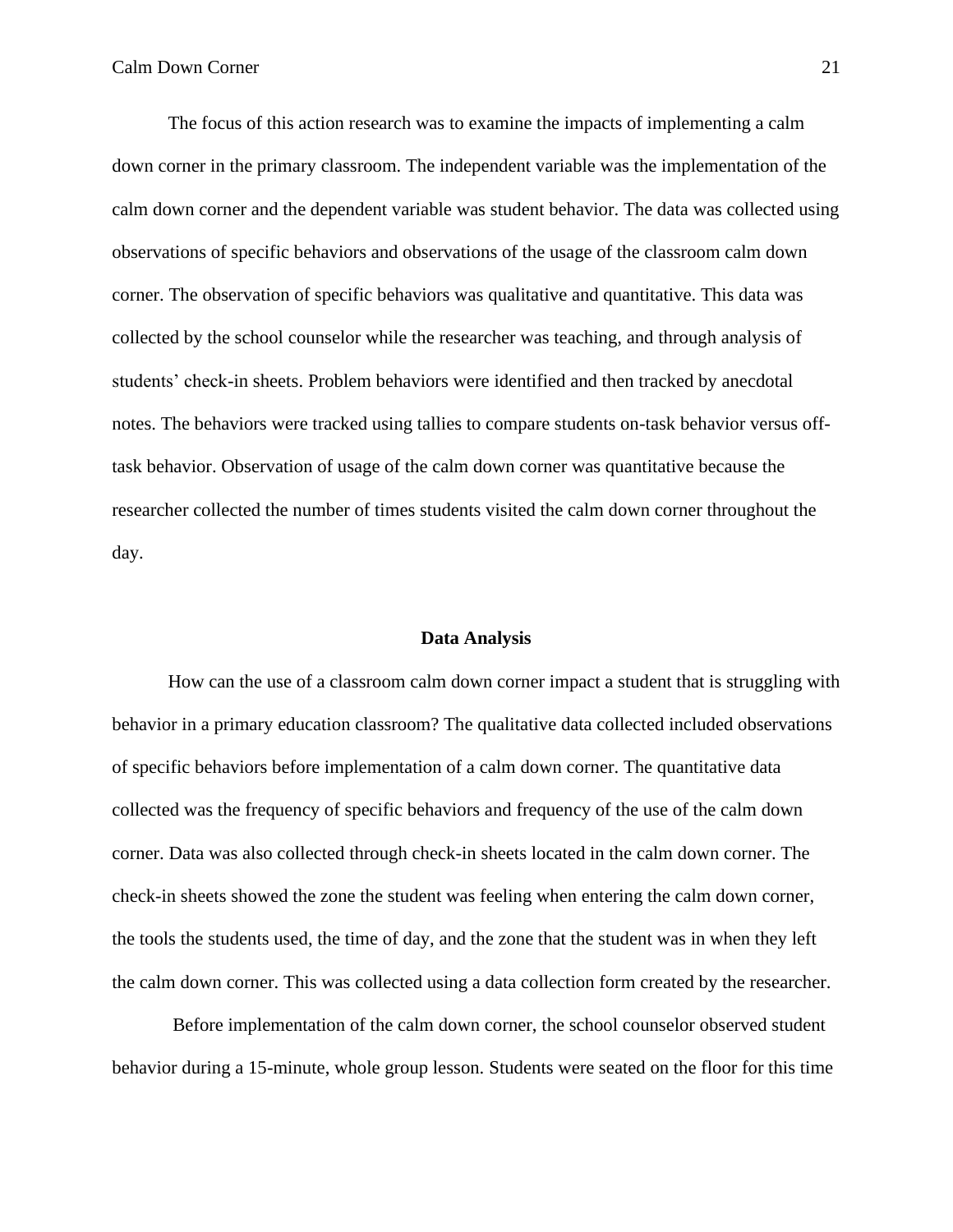period participating in a Morning Meeting lesson. During this time period, the counselor watched the two identified students and tracked their time on and off task. She also recorded anecdotal notes on what behaviors she observed from the two students. During the 15-minute time frame, Student 1 was off task 5% of the time and on task 95% of the time. Student 2 was off task 50% of the time and on task 50% of the time. The behaviors she observed were inattentiveness, overactivity, impulsiveness, and another inappropriate behavior. Of the 16 off-task behaviors, overactivity was observed the most with seven  $(N=7)$  incidences, followed by inattentive  $(N=4)$ and impulsive with four  $(N=4)$  incidences (see Table 1). The other inappropriate behavior observed was pointing finger guns at another student. This behavior was observed with  $1(N=1)$ incidences. Student 1 had two  $(N=2)$  off task incidences. Student 2 had 14  $(N=14)$  off task incidences. The purpose of this observation was for the researcher to observe the behaviors that were occurring and frequency of them to identify the best tools to put into the calm down corner. Table 1

| <b>Initial Observation</b> |
|----------------------------|
|                            |

|                         | Inattentive | Overactive | Impulsive | Other |
|-------------------------|-------------|------------|-----------|-------|
| Student 1               |             |            |           |       |
| Student 2               | 4           |            | 4         |       |
| <b>Total Behaviors:</b> |             | ┑          |           |       |

After the initial observation the teacher researcher implemented the calm down corner. Quantitative data was collected on the usage of the calm down corner. All students were observed on the usage of the calm down corner for comparison data to the two identified students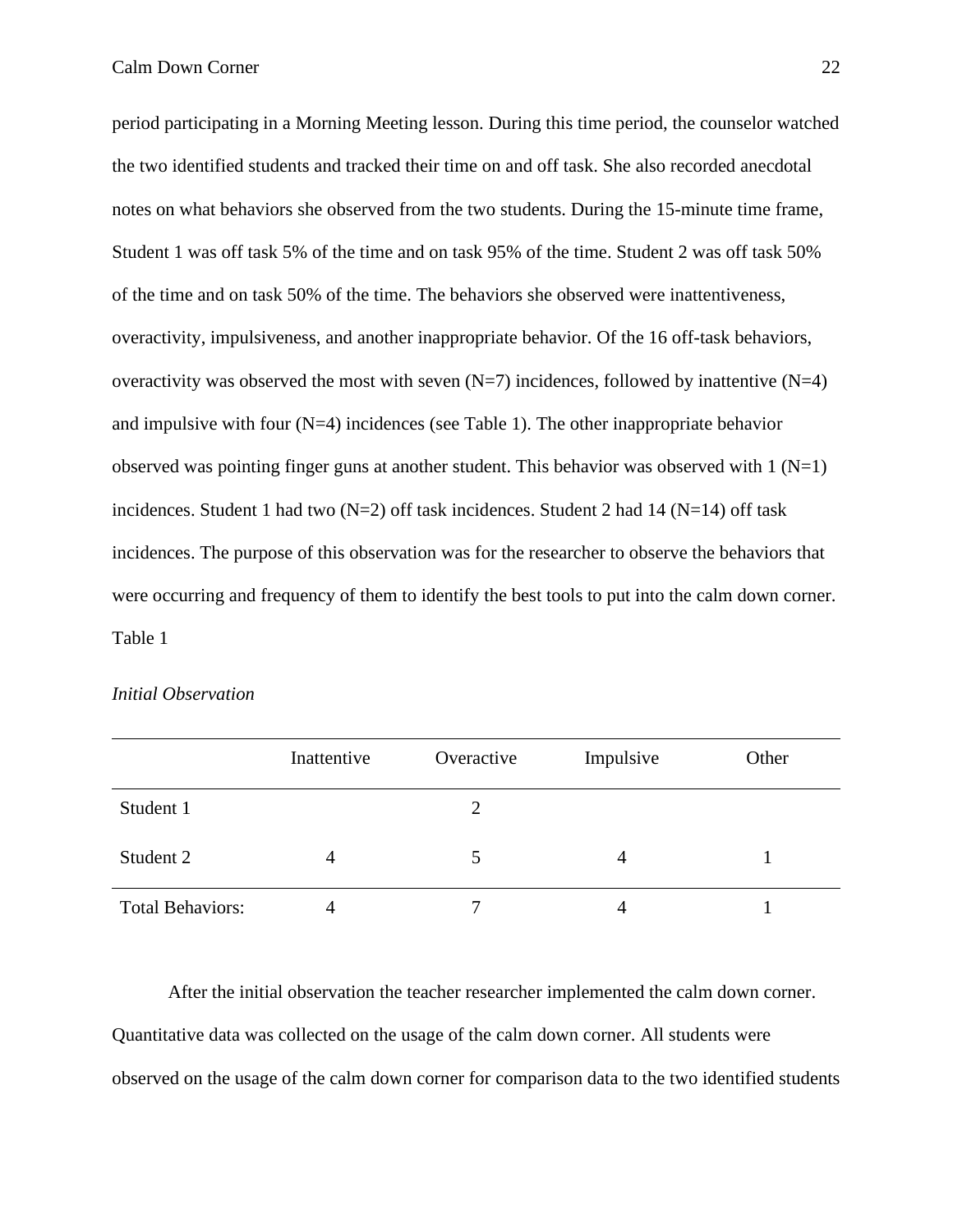with behaviors. The students filled out a check-in sheet each time they visited and put it in a folder for the teacher researcher to review at the end of each day. During the three-week implementation period, fifteen  $(N=15)$  different students visited the calm down corner. There were a total of fifty (N=50) visits (see Table 2). The purpose of this observation was to identify the engagement of the calm down corner lessons and need for a calm down corner. The researcher also specifically examined the frequency of visits from Student 1 and Student 2 who struggled with behavior during the school day. Student 1 did not ever visit the calm down corner during the implementation period. Student 2 visited the calm down corner twenty-two (N=22) times over the implementation period.

Table 2

| Student   | <b>Calm Down Corner Visits</b> |
|-----------|--------------------------------|
| Student 1 | $\boldsymbol{0}$               |
| Student 2 | 22                             |
| Student 3 | $\overline{2}$                 |
| Student 4 | $\overline{2}$                 |
| Student 5 | $\overline{4}$                 |
| Student 6 | $\overline{2}$                 |
| Student 7 | $\overline{2}$                 |
| Student 8 | $\overline{2}$                 |
| Student 9 | 1                              |

*Calm Down Corner Usage*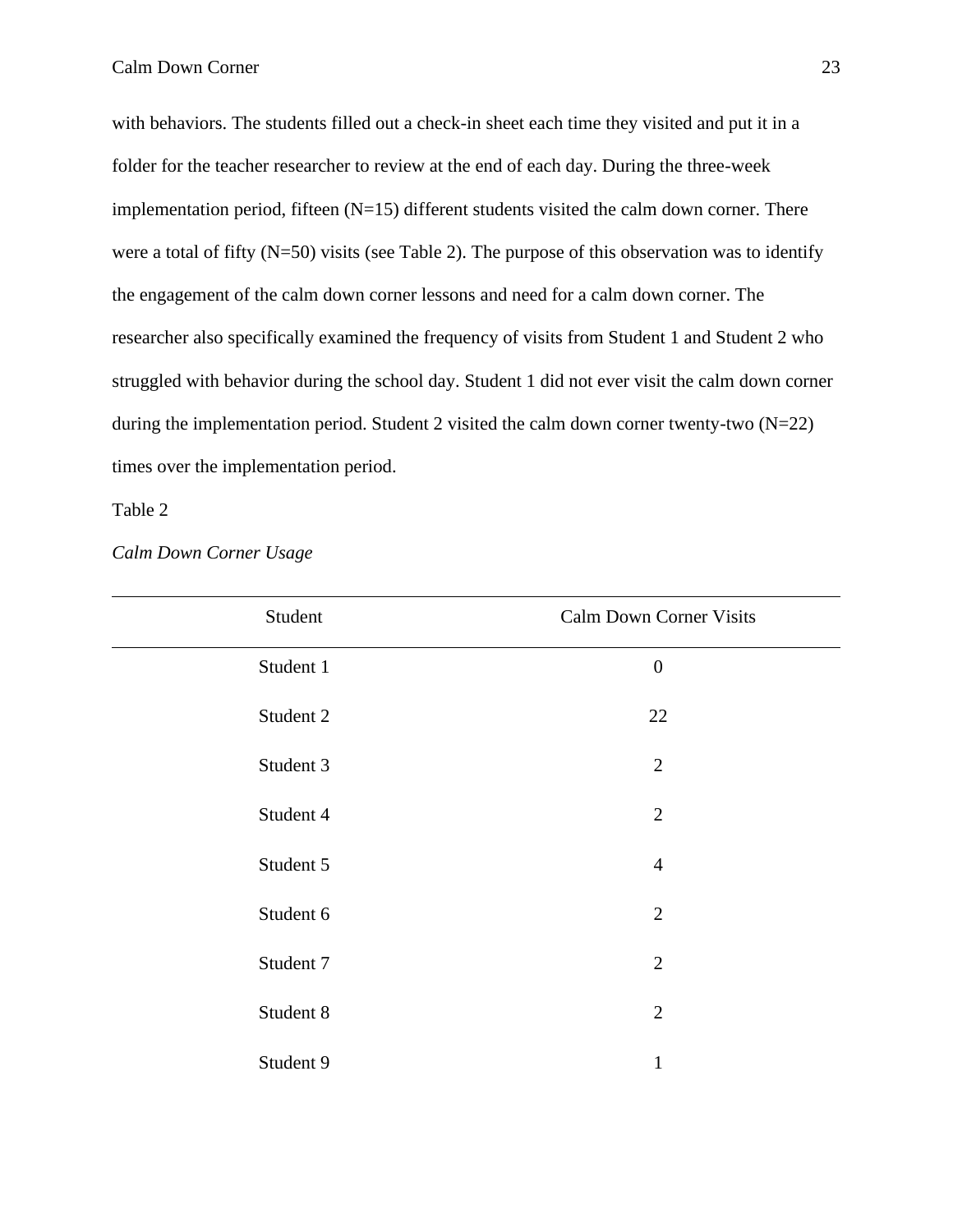| Student 10               | $\mathbf{1}$     |  |
|--------------------------|------------------|--|
| Student 11               | $\mathbf{1}$     |  |
| Student 12               | $\mathbf{1}$     |  |
| Student 13               | $\overline{4}$   |  |
| Student 14               | $\mathbf{1}$     |  |
| Student 15               | $\mathbf{1}$     |  |
| Student 16               | $\overline{4}$   |  |
| Student 17               | $\boldsymbol{0}$ |  |
| Student 18               | $\boldsymbol{0}$ |  |
| Student 19               | $\boldsymbol{0}$ |  |
| Student 20               | $\boldsymbol{0}$ |  |
| Student 21               | $\boldsymbol{0}$ |  |
| Student 22               | $\boldsymbol{0}$ |  |
| Student 23               | $\boldsymbol{0}$ |  |
| <b>Total Times Used:</b> | 50               |  |

After the three weeks of implementation of the calm down corner, teaching mini lessons on the usage of the calm down corner, the school counselor returned to observe again. The counselor came at the same time and for the same Morning Meeting lesson as the previous observation period. During the fifteen (N=15) minute observation, Student 1 was off task 46% of the time and on task 54% of the time. Student 2 was off task 17% of the time and on task 83% of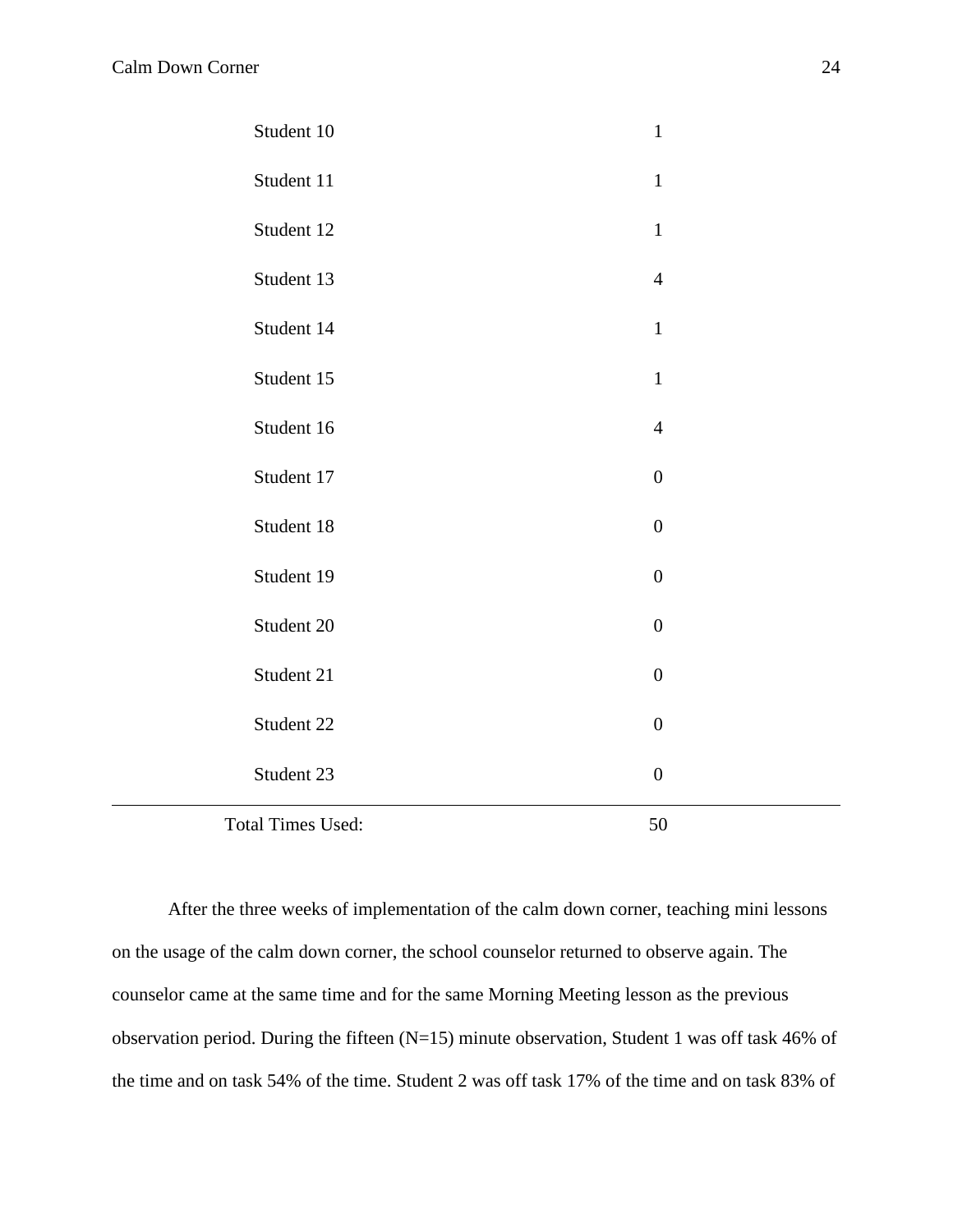the time. Overactivity was the only behavior observed with fifteen  $(N=15)$  incidences. Student 1 had eleven (N=11) off task incidences. Student 2 had four (N=4) off task incidences (see Table 3).

Table 3

# *Final Observation*

|                         | Inattentive | Overactive | Impulsive | Other |
|-------------------------|-------------|------------|-----------|-------|
| Student 1               |             |            | O         |       |
| Student 2               |             | 4          | $\theta$  |       |
| <b>Total Behaviors:</b> |             | 15         | O         |       |

Data from the pre-implementation observation in Table 1 showed that sixteen  $(N=16)$ total behaviors were observed. In Table 3, the post-implementation observation showed that fifteen  $(N=15)$  total behavior were observed. The number of total behaviors decreased by one  $(N=1)$  behavior. Evaluating individual Student 1, the behavior increased nine  $(N=9)$  incidences. Student 2's behavior decreased 10 (N=10) incidences.

Data from the check-in sheets showed students visited the calm down corner when they were in the Blue, Red, or Yellow Zone. Of the 50 visits, 52% were from students who reported they were in the Blue Zone, 36% were from students in the Red Zone, and 12% were from students in the Yellow Zone. Twenty-one uses of the corner were in the morning, and twentynine uses of the corner were in the afternoon. The students left the calm down corner feeling in the Green, Blue, or Yellow Zone, but most (80%) reported a return to the optimal Green Zone. In only 12% of the visits, students reported they left the calm down corner feeling in the Yellow Zone because of excitement, and 8% of the visits resulted in students feeling in the blue zone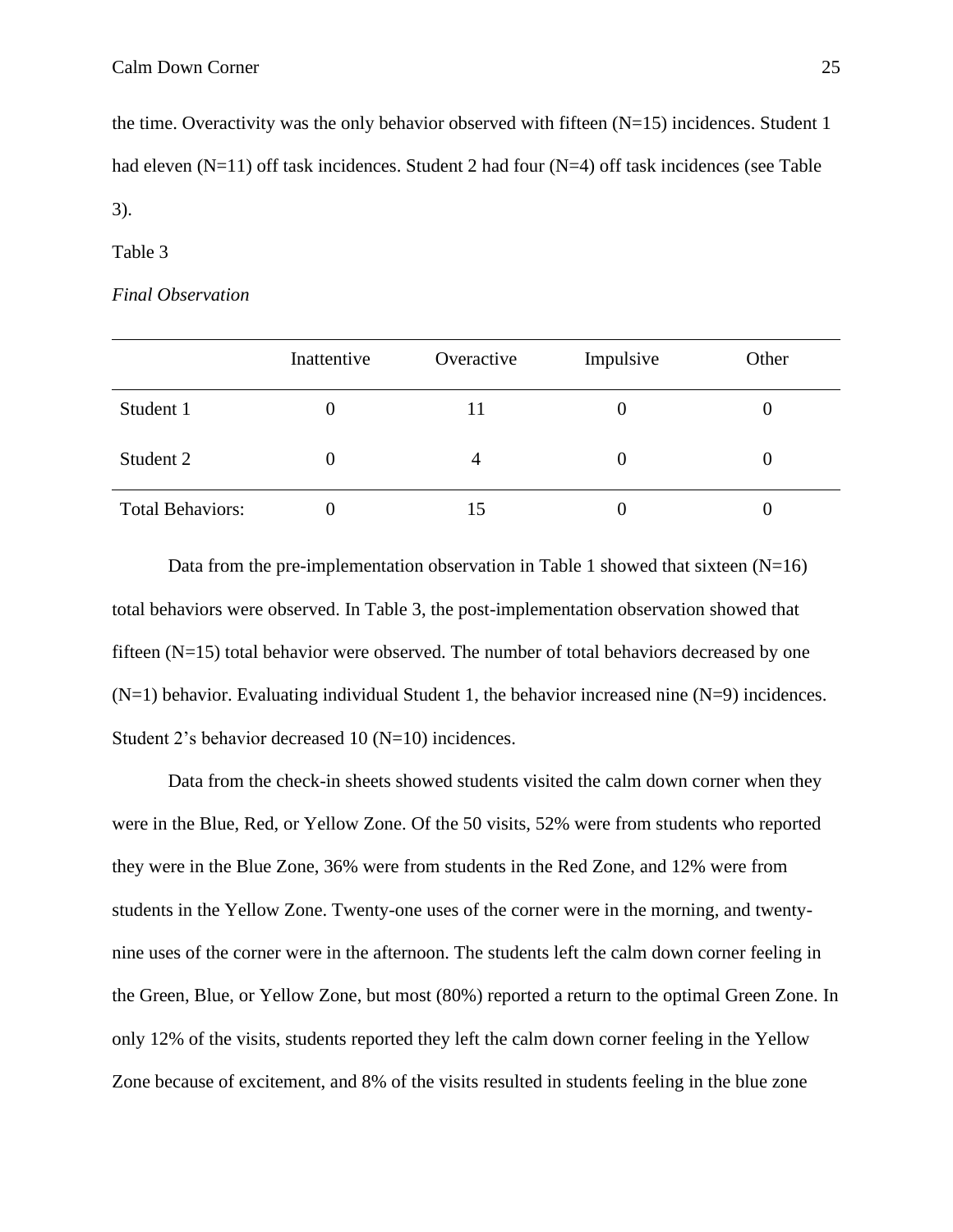because they were tired or sad. The most commonly used tools were breathing boards with 23 uses, the stress ball with 13 uses, and coloring with 10 uses.

#### **Discussion**

## **Summary of Major Findings**

This study was implemented to see the impact of a classroom calm down corner in the primary classroom. The goal of the calm down corner was for students to be able to identify their personal feelings and when they need to take a break or when they are feeling dysregulated. The calm down corner is also set in place so that students could stay in the classroom even when they were feeling angry or sad. Two students were identified to have consistent behavior problems in the classroom from the beginning. These two students were students who had multiple office referrals that removed them from the classroom. While behaviors were noted at both observations, the incidences of the two students' behaviors differed from the first observation to the final observation. During the first observation, Student 1 had a total of two  $(N=2)$  behaviors. After the implementation period, Student 1 had eleven  $(N=11)$  behaviors. Student 1 never visited the calm down corner during the implementation period. Student 2 had a total of fourteen  $(N=14)$ behaviors during the first observation. During the final observation Student 2 had four (N=4) behaviors. Student 2 visited the calm down corner twenty-two  $(N=22)$  visits during the implementation period. Student 2 had a decrease of 33% in negative behaviors shown.

While the total number of behaviors between the two students did not show a significant decrease, it is important to analyze the changes in behaviors following the implementation of the calm down corner. Prior to implementation, Student 1 and 2 were observed struggling with behaviors including overactivity, inattentiveness, impulsivity, and inappropriate physical gestures. The focus of the mini-lessons for the calm down corner were strategies to help students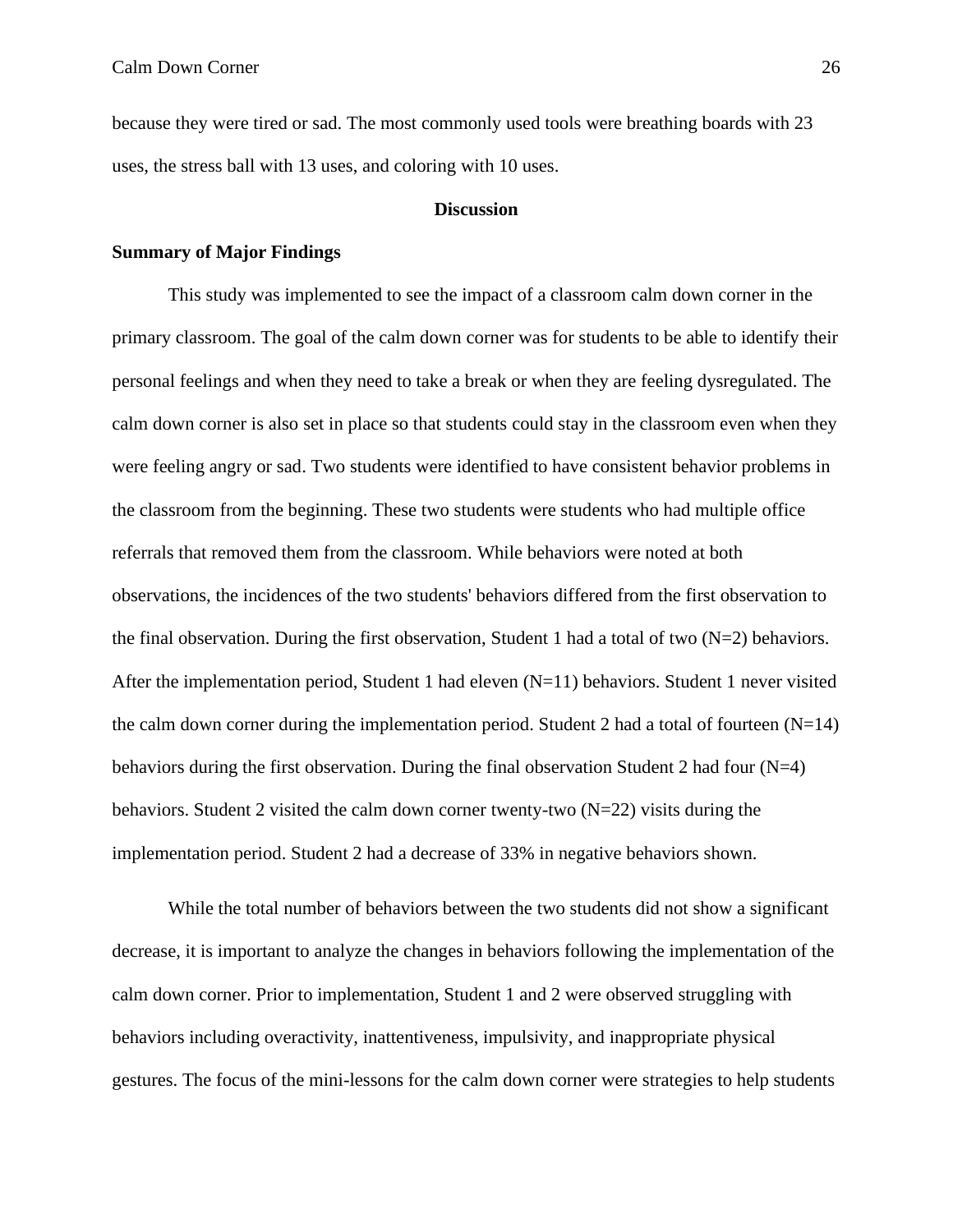lessen the behaviors. Three of the behaviors were eliminated following the implementation of the calm down corner. While these behaviors decreased, the behavior of overactivity increased. This skill was not as much of a focus for the mini-lessons as long as students' bodies were safe. Through daily observation, the impact of the strategies taught with the mini-lessons and the option to use the calm down corner was evident.

The calm down corner showed that students mostly used the corner when they were in the Blue and Red Zones. Students in these zones shared that they were either tired, sad, or mad. The calm down corner was used at any time during the day, but students mostly used it in the afternoon. While the students visited the calm down corner, they were able to pick strategies to use. The most used strategy were the breathing boards. The second most used strategy was using the stress ball. Most students reported that they left feeling in the green zone, which meant they felt calm, ready to learn, or proud.

Through this research, the calm down corner did positively affect some behaviors in the primary classroom and was used many times by the students. Completely eliminating behaviors in the classroom may be an unrealistic goal, but the calm down corner did help lessen the amount of specific behaviors in the classroom and teach students many strategies to help calm themselves. The students voluntary use of the calm down corner to regulate their own behavior supports prior findings that children will choose a mindfulness strategy in order to self-regulate following training (Alphonso et al., 2019; Bannirchelvam et al., 2017; Harpin et al., 2016; Leland, 2015; Murphy, 2019; Wisner, 2008).

## **Limitations of the Study**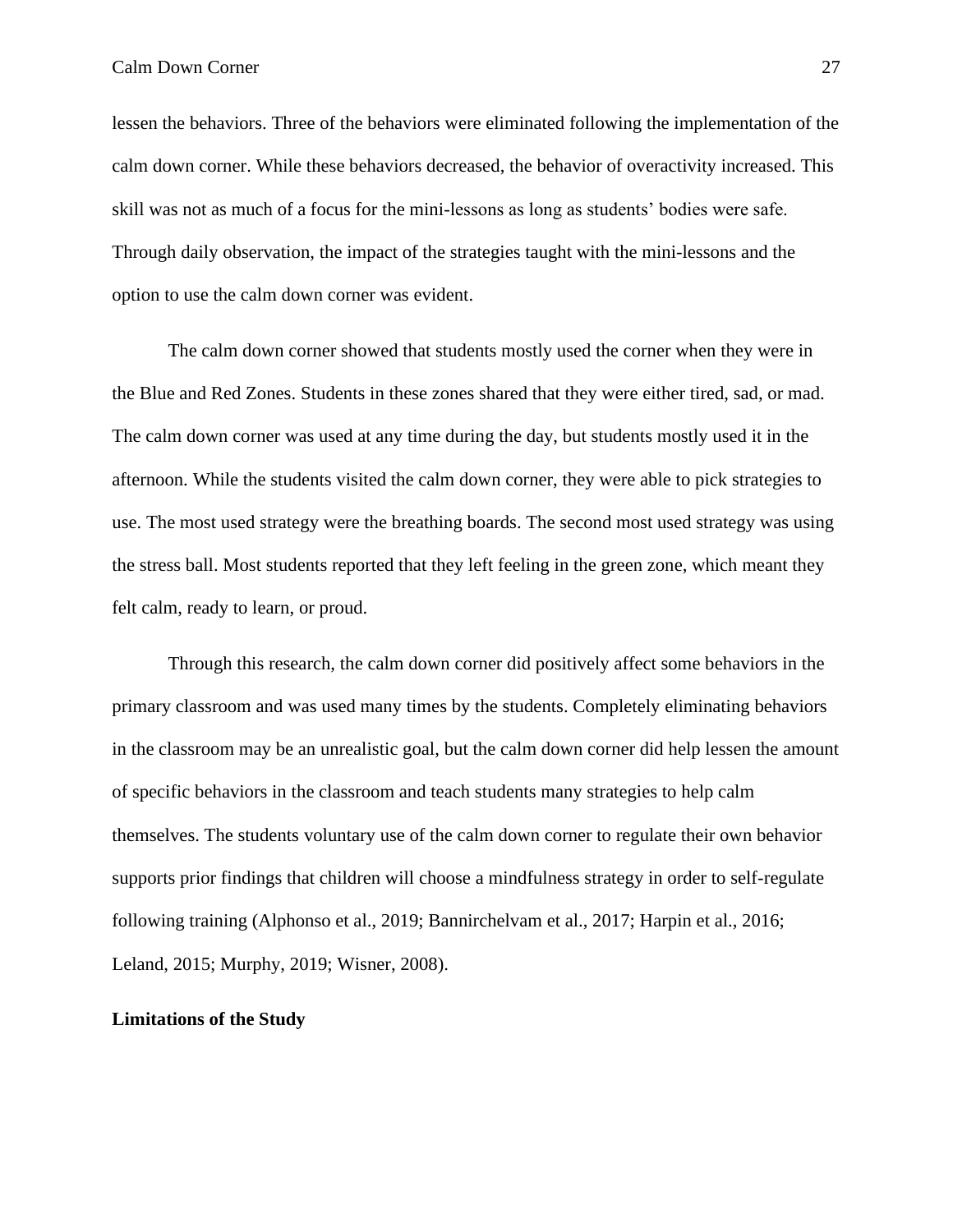This action research on the implementation of a calm down corner could have some possible limitations. One of the limitations could be the time period for this research. The implementation of the research occurred when the students returned to school full-time after being in hybrid learning during the pandemic. The next limitation was that the research was limited to a 2nd grade classroom. The findings could look very different for other grade levels. The third limitation that is possible is the number of absences seen because of sickness and quarantine during the baseline and implementation of the calm down corner. There were a total of 40 absences during the implementation period, among 16 different students. Similarly, protocols due to Covid 19, required the researcher to delay the timeline for this research due to personal quarantine.

# **Future Research**

Future research could be conducted to determine the long-term impact of peace corners implemented in classrooms. The time period of this research was short in nature; the research could start at the beginning of a school year and go throughout the entire school year. An analysis of student opinions on peace corners and the strategies incorporated in the corner would also be very beneficial. Future research could also evaluate the off-task behavior of all students. The Zones of Regulation could also be studied to see if students' zones change following the use of the peace corner. Last, the peace corner showed positive impacts in the classroom, however more research on the use of a peace corner would help understand its role and usage in classrooms in primary education.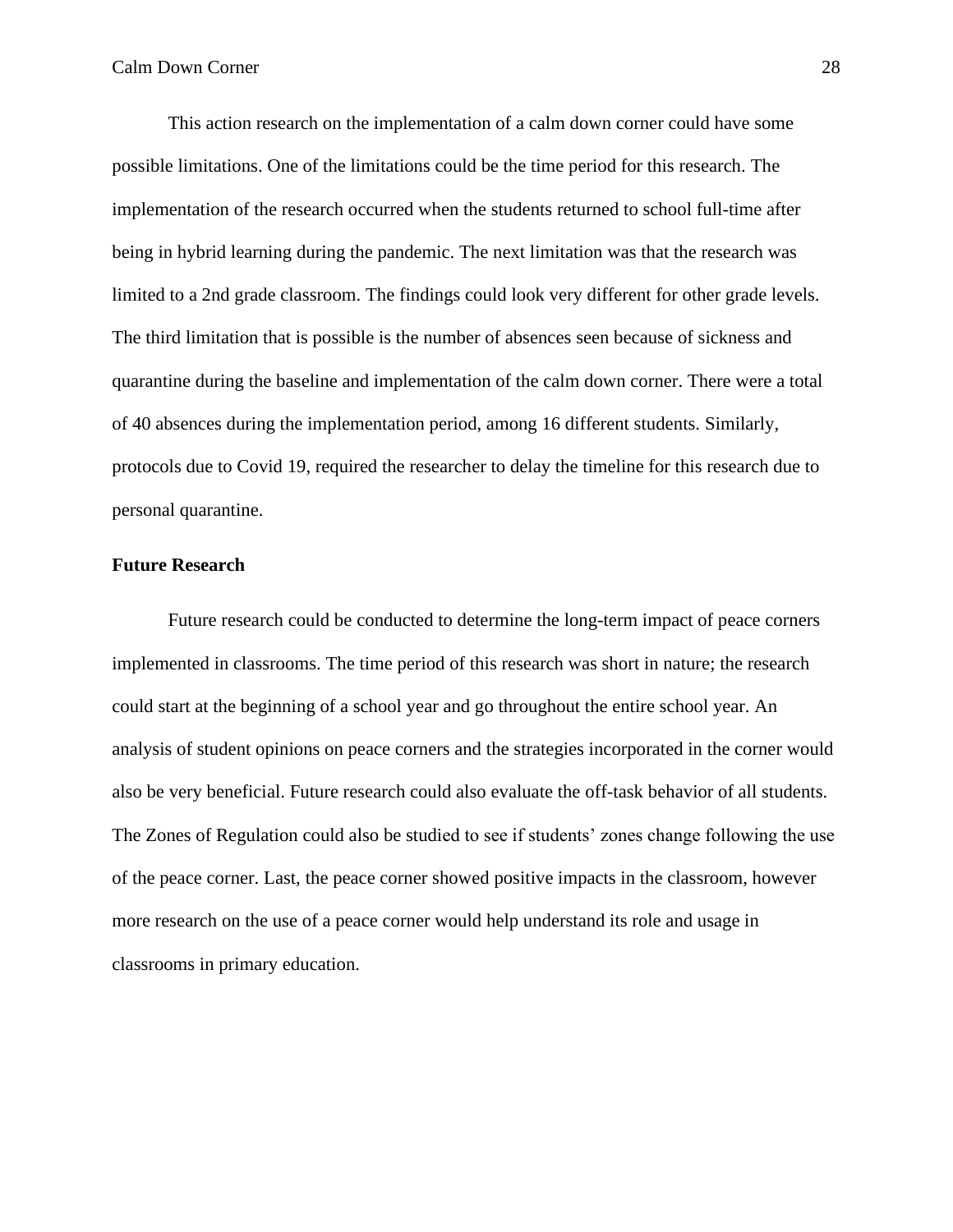## **Conclusion**

The peace corner provides students with a social-emotional strategy to practice mindfulness, which contributes to their ability to create a safe and positive classroom environment. This study supports prior research that suggests mindfulness strategies like a peace corner can improve behavior in the classroom most conducive to student flourishing. The peace corner supports self-regulation and social-emotional learning among students. This study was a step forward in studying strategies that can help students self-regulate their behaviors in the classroom. The researcher believes that giving the students a tool like the classroom peace corner will potentially help encourage positive behaviors and strategies to self-regulate long term.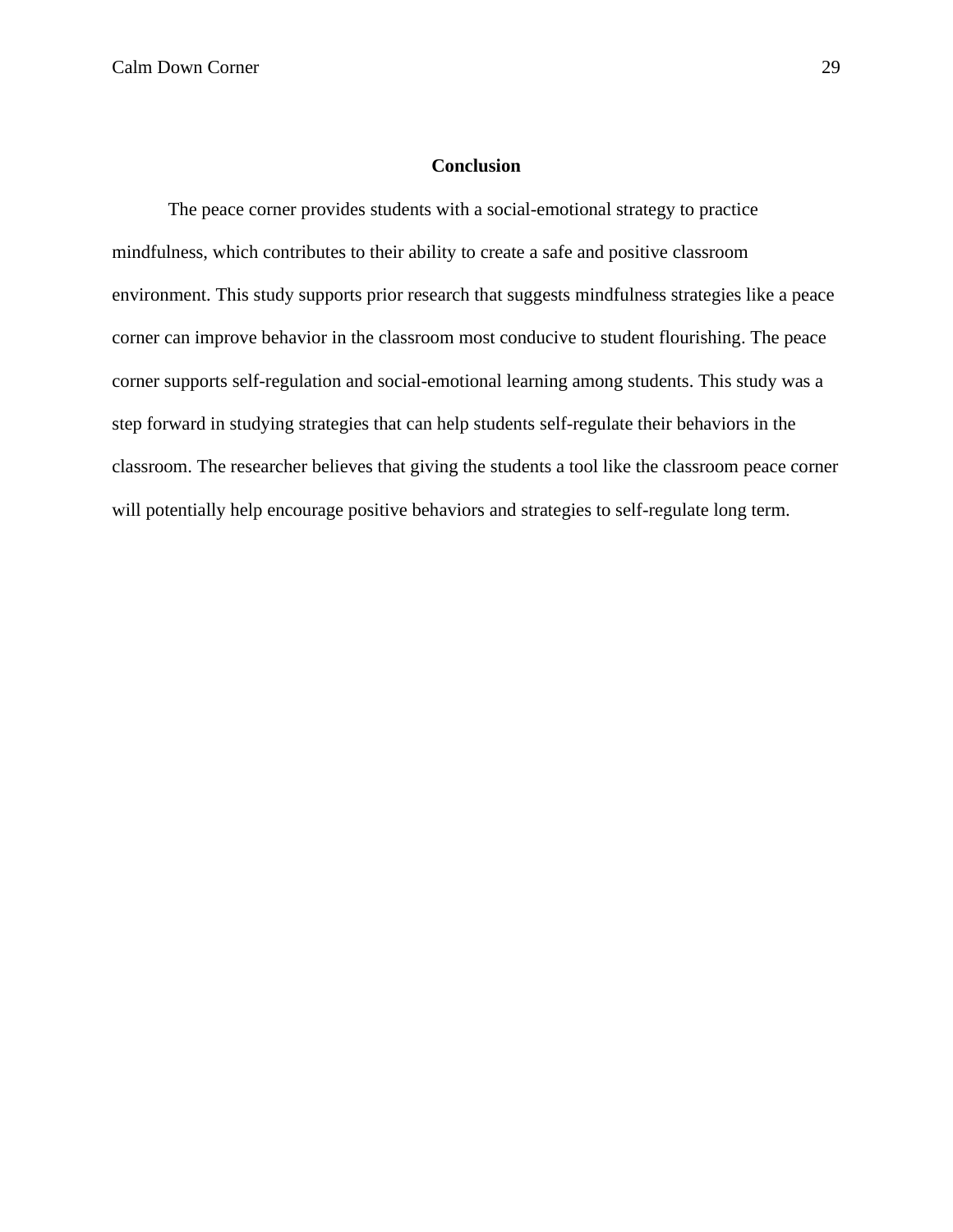#### **References**

- Alphonso, K.; Durrani, S.; and Sood, M. (2019). Effects of mindfulness strategies on student self-regulation skills in primary and elementary students. Retrieved from Sophia, the St. Catherine University repository website: https://sophia.stkate.edu/maed/299
- Ashdown, D. M., & Bernard, M. E. (2012). Can explicit instruction in social and emotional learning skills benefit the social-emotional development, well-being, and academic achievement of young children? *Early Childhood Education Journal, 39*(6), 397-405.
- Bannirchelvam, B., Bell, K. L., & Costello, S. (2017). A qualitative exploration of primary school students' experience and utilisation of mindfulness. *Contemporary School Psychology, 21*(4), 304-316.
- Berger, T. (2018) An inside look at trauma-informed practices. *Edutopia, George Lucas Educational Foundation*. www.edutopia.org/article/inside-look-trauma-informedpractices.
- Best wishes for a peaceful classroom.. (n.d.) *>The Free Library.* (2014). Retrieved Apr 22 2021 from https://www.thefreelibrary.com/Best+wishes+for+a+peaceful+classroom. a0138142240
- Blair, C., & Diamond, A. (2008). Biological processes in prevention and intervention: the promotion of self-regulation as a means of preventing school failure. *Development and Psychopathology*, *20*(3), 899–911. https://doi.org/10.1017/S0954579408000436
- Blitz, L. V., Anderson, E. M., & Saastamoinen, M. (2016). Assessing perceptions of culture and trauma in an elementary school: Informing a model for culturally responsive traumainformed schools. *The Urban Review, 48(4),* 520-542.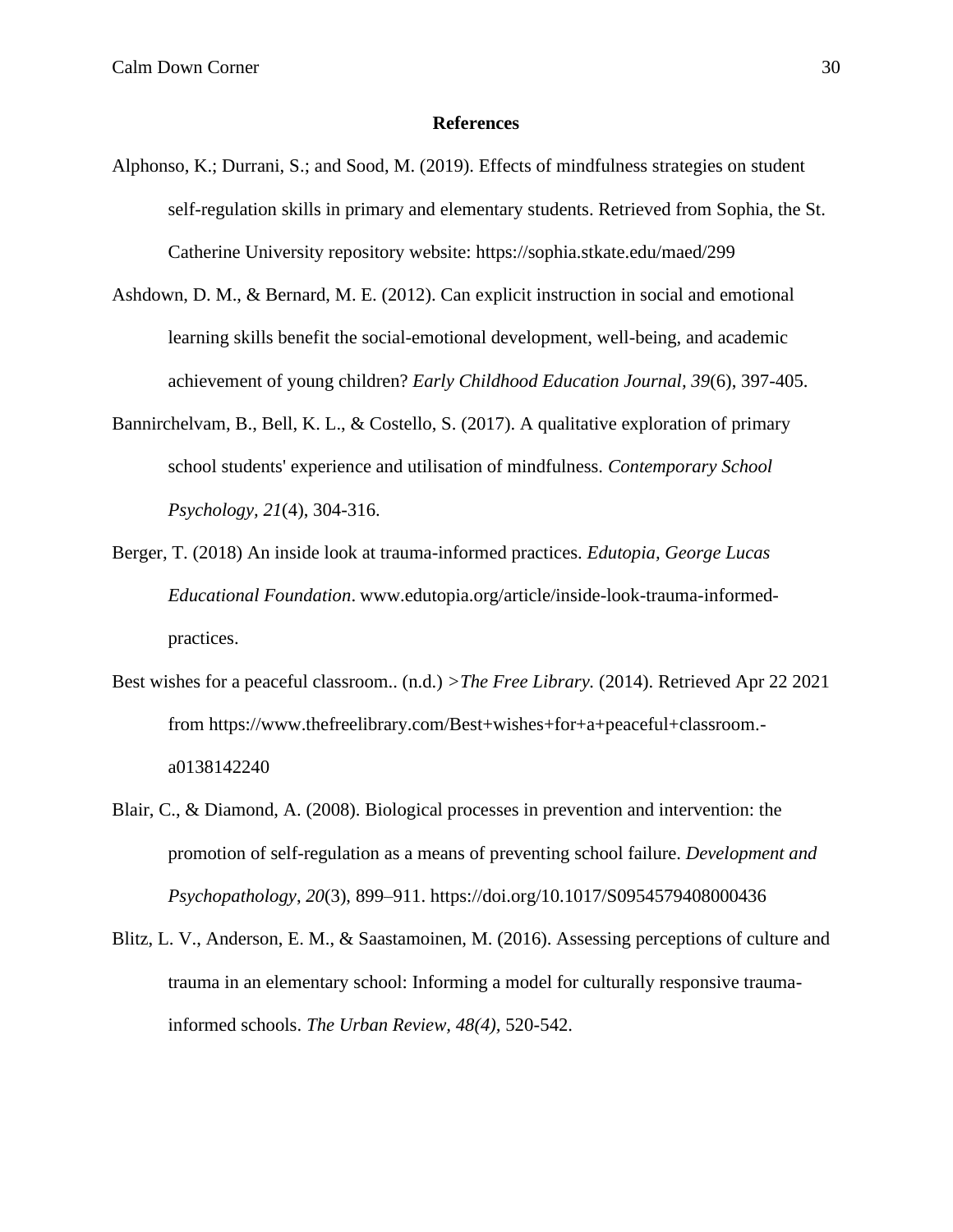- Bodrova, E., & Leong, D. J. (2005). Promoting student self-regulation in learning. *The Education Digest, 71*, 54-57.
- Cavanaugh, B. (2016). Trauma-informed classrooms and schools. *Beyond Behavior, 25(2),* 41– 46.
- Chin Ng, S. & Bull, R. (2018). Facilitating social emotional learning in kindergarten classrooms: Situational factors and teachers' strategies. *International Journal of Early Childhood, 50*(3), 335-352.
- Crosby, S. D. (2015). An ecological perspective on emerging trauma-informed teaching practices. *Children & Schools*, *37*(4), 223–230.
- Denham, S. A., Bassett, H. H., Zinsser, K., and Wyatt, T. M. (2014), How preschoolers' social– emotional learning predicts their early school success: Developing theory‐promoting, competency‐based assessments, *Inf. Child. Dev.*, 23, pages 426– 454.
- Duginske, J. (2017). Tier two social emotional learning to increase academic achievement. *Concordia University Chicago.*
- Durlak, J., Weissberg, R., Dymnicki, A., Taylor, R. and Schellinger, K. (2011), The impact of enhancing students' social and emotional learning: A meta-analysis of school-based universal interventions. *Child Development*, 82: 405-432.
- Eklund, K., O'Malley, M. & Meyer, L. (2017), Gauging mindfulness in children and youth: school‐based applications. *Psychol. Schs., 54:* 101-114.
- Flook, L., Goldberg, S. B., Pinger, L., & Davidson, R. J. (2015). Promoting prosocial behavior and self-regulatory skills in preschool children through a mindfulness-based kindness curriculum. *Developmental Psychology, 51(1),* 44-51.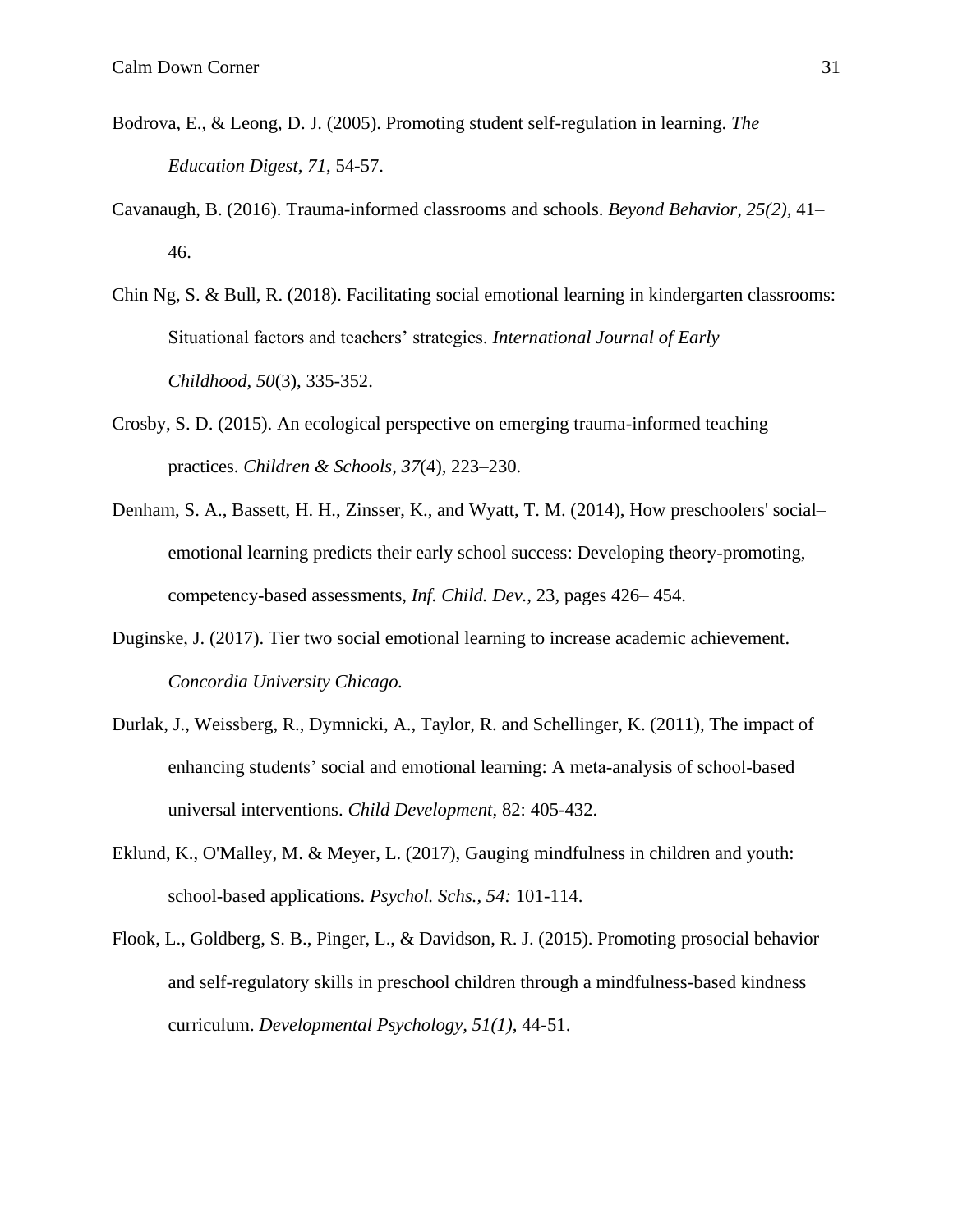- Harpin, S., Rossi, A., Kim, A., & Swanson, L. (2016). Behavioral impacts of a mindfulness pilot intervention for elementary school students. *Education*, *137*(2), 149+.
- Jaycox, L., Langley, A., Stein, B. (2009) Support for students exposed to trauma: A pilot study. *School Mental Health* 1, 49–60. https://doi.org/10.1007/s12310-009-9007-8
- Kane, M. (2018). Creating a culture of calm: Mindfulness unfolding in the classroom. *Gifted Education International, 34(2), 162–172*. https://doi.org/10.1177/0261429417716350
- Kosky, C., & Curtis, R. (2008). An action research exploration integrating student choice and arts activities in a sixth grade social studies classroom. *Journal of Social Studies Research, 32*(1), 22-27.
- Kramer, T., Caldarella, P., Christensen, L., & Shatzer, R. (2010). Social and emotional learning in the kindergarten classroom: Evaluation of the strong start curriculum. *Early Childhood Education Journal, 37*(4), 303-309.
- Lantieri, L. (2008). Building inner resilience. *Reclaiming Children and Youth, 17(2), 43-46*.
- Leland, M. (2015). Mindfulness and student success. *Journal of Adult Education, 44(1),* 19-24.
- McLachlan, D., Burgos, T., Honeycutt, H., Linam, E., Moneymaker, L., & Rathke, M. (2009). Emotion locomotion: promoting the emotional health of elementary school children by recognizing emotions. *The Journal of School Nursing : The Official Publication of the National Association of School Nurses*, *25*(5), 373–81. https://doi.org/10.1177/1059840509339738

McClelland, M., & Cameron, C. (2011). Self-regulation and academic achievement in elementary school children. *New Directions for Child and Adolescent Development*, *2011*(133), 29–44. https://doi.org/10.1002/cd.302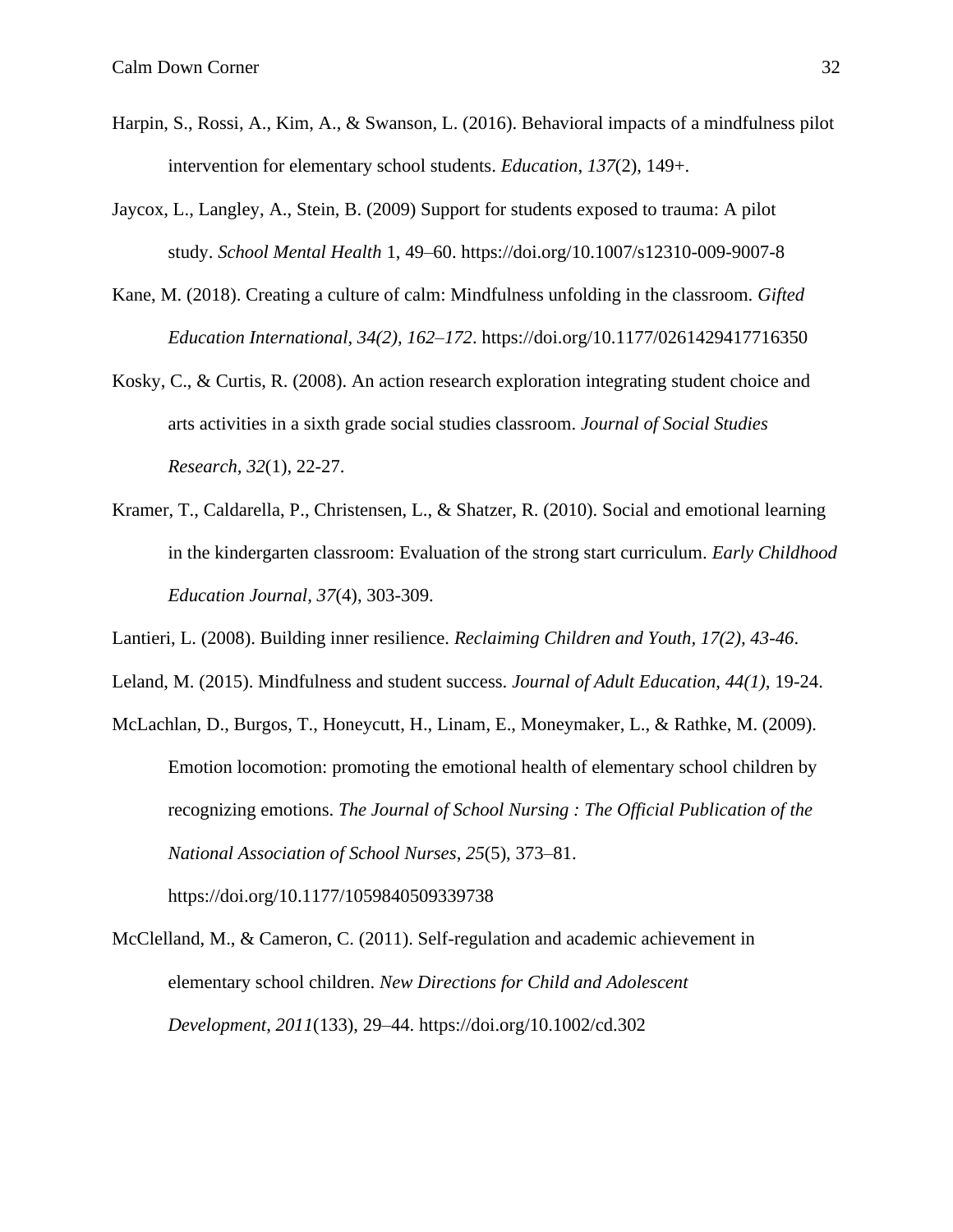- Meyer, M. (2015). An action research project addressing the impact of trauma on students in schools through building a trauma-informed school community. *Loyola University Chicago*. https://ecommons.luc.edu/luc\_drp/2
- Mindess, M., Chen, M., & Brenner, R. (2008). Social-emotional learning in the primary curriculum*. YC Young Children, 63(6),* 56-60.
- Murphey, D., & Sacks, V. (2019). Supporting students with adverse childhood experiences: How Educators and Schools Can Help. *American Educator, 43(2),* 8+.
- Murphy, S. (2019). Fostering mindfulness: Building skills that students need to manage their attention, emotions, and behavior in classrooms and beyond*.*
- National center for Education Statistics (NCES) home Page, part of the U.S. Department of education. (n.d.). Retrieved April 05, 2021, from<https://nces.ed.gov/>
- Norris, J. (2003). Looking at classroom management through a social and emotional learning lens. *Theory into Practice, 42*(4), 313-318.
- Pawlo, E., Lorenzo, A., Eichert, B., & Elias, M. J. (2019). All SEL should be trauma informed: It's time for the SEL movement to adopt lessons and principles from the practice of trauma-informed instruction. Phi Delta Kappan, 101(3), 37.
- Payton, J., Weissberg, R., Durlak, J., Dymnicki, A., Taylor, R., Schellinger, K., & Pachan, M. (2008). The positive impact of social and emotional learning for kindergarten to eighthgrade students: Findings from three scientific reviews. *Chicago: Collaborative for Academic, Social, and Emotional Learning.*
- Pelayo, E. (2020). Trauma-informed school libraries: A space for all. *Knowledge Quest, 48(3)*, 50–55.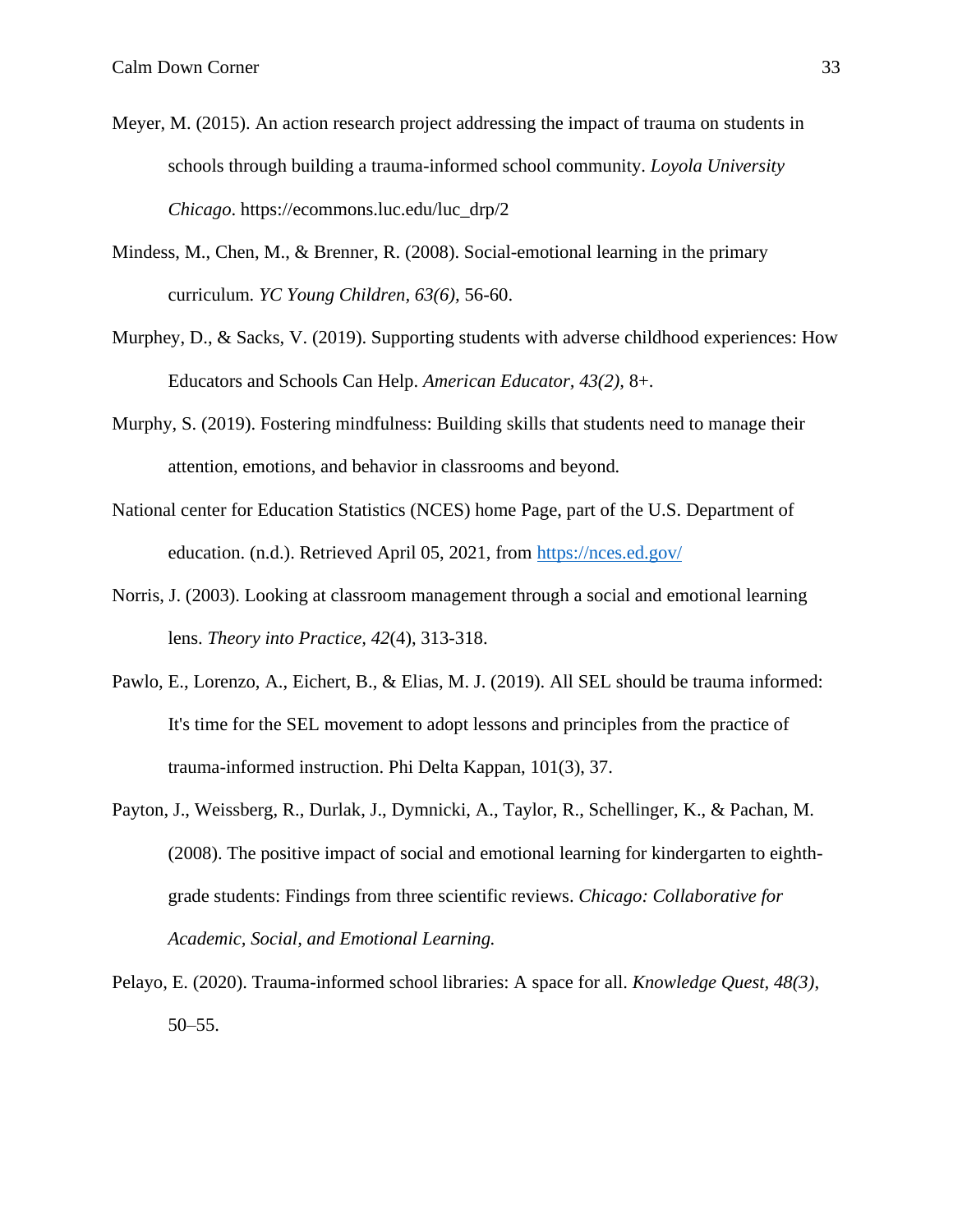- Renshaw, T. and Cook, C. (2016), Introduction to the Special Issue: Mindfulness in the schools—Historical roots, current status, and future directions*. Psychol. Schs., 54*: 5-12.
- Rishel, C., Tabone, J., Hartnett, H., & Szafran, K. (2019). Trauma-informed elementary schools: Evaluation of school-based early intervention for young children. *Children & Schools*, *41*(4), 239–248.
- Saltzman, W., Pynoos, R., Layne, C., Steinberg, A., & Aisenberg, E. (2001). Trauma- and grieffocused intervention for adolescents exposed to community violence: Results of a schoolbased screening and group treatment protocol. *Group Dynamics: Theory, Research, and Practice, 5*(4), 291–303. https://doi.org/10.1037/1089-2699.5.4.291
- Scannell, K. (2020). Community building in the classroom to support students dealing with trauma. *Master of Science in Education | Master's Theses. 29*. https://doi.org/10.33015/dominican.edu/2020.EDU.08
- Schonert-Reichl, K., Oberle, E., Lawlor, M., Abbott, D., Thomson, K., Oberlander, T., & Diamond, A. (2015). Enhancing cognitive and social–emotional development through a simple-to-administer mindfulness-based school program for elementary school children: A randomized controlled trial. *Developmental Psychology, 51*(1), 52-66.
- Semple, R., Lee, J., Rosa, D., & Miller, L. (2010). A randomized trial of mindfulness-based cognitive therapy for children: Promoting mindful attention to enhance social-emotional resiliency in children. *Journal of Child and Family Studies, 19(2),* 218-229.
- Social emotional learning.. (n.d.) *>The Free Library.* (2014). Retrieved Apr 22 2021 from https://www.thefreelibrary.com/Social+emotional+learning.-a0440562234
- Stomfay-Stitz, A., & Wheeler, E. (2006). Language of peace in the peaceful classroom. *Childhood Education, 82(5),* 2-292F,292M.